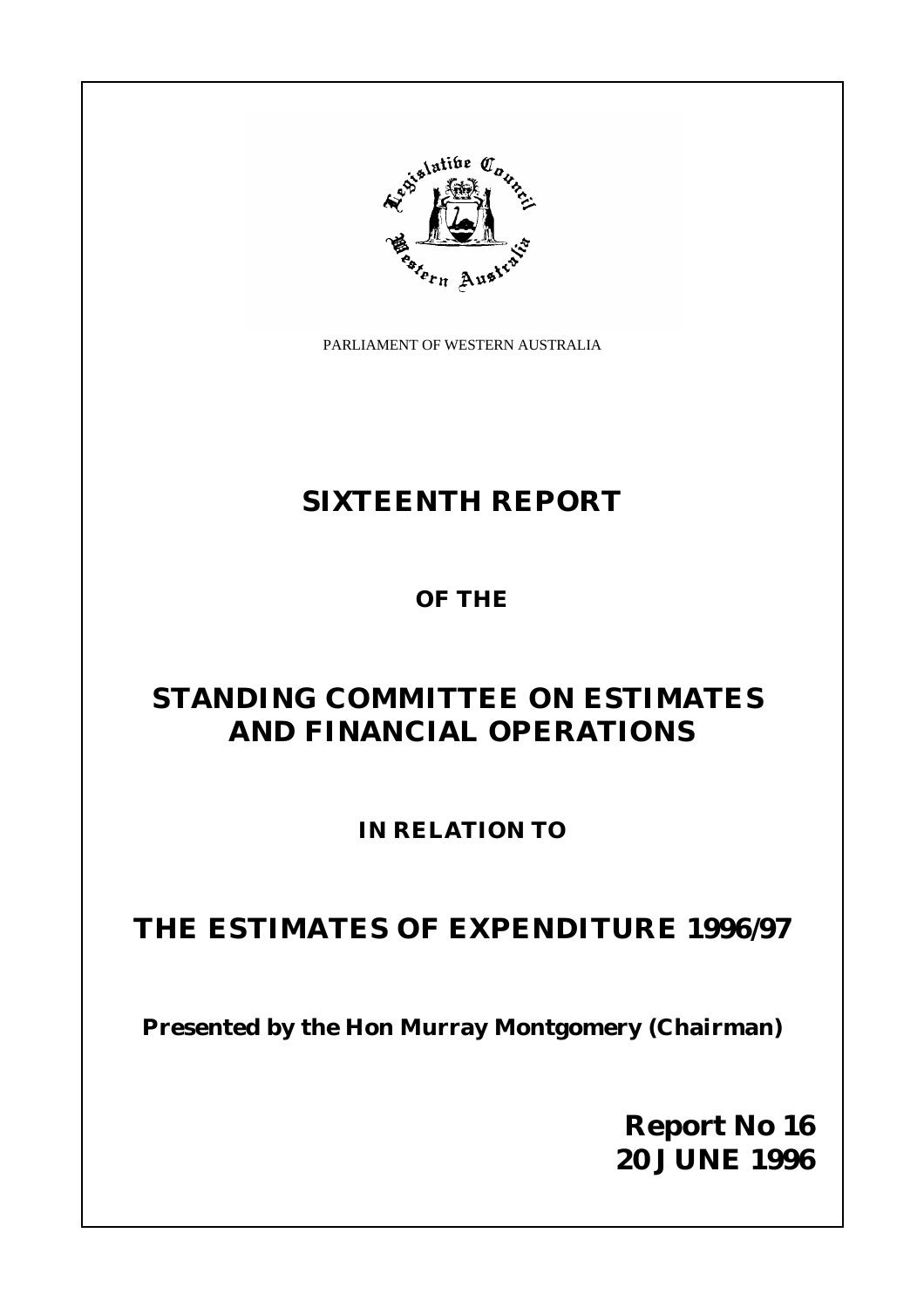#### **STANDING COMMITTEE ON ESTIMATES AND FINANCIAL OPERATIONS**

The Standing Committee was established on December 21 1989 with the following terms of reference:

- 1. There is hereby appointed a Standing Committee to be known as the *Estimates and Financial Operations Committee.*
- 2. The committee consists of 5 members.
- 3. The functions of the Committee are to consider and report on:
	- (a) the estimates of expenditure laid before the Council each year; and
	- (b) any matter relating to the financial administration of the State.
- 4. The Committee shall report on the estimates referred under clause 3 by or within one sitting day of the day on which the second reading of the *Appropriation (Consolidated Fund) Bill* is moved.
- 5. For the purposes of clause 3(a), the House may appoint not more than 6 members at any stage of its examination.
- 6. A reference in clause 3 to "estimates of expenditure" includes continuing appropriations, however expressed, that do not require annual appropriations.
- 7. The Committee may initiate investigations under clause 3(b) without prejudice to the right of the Council to refer any such matter.

#### **Members of the Committee:**

Hon Murray Montgomery (Chairman) Hon Bob Thomas Hon Muriel Patterson Hon Mark Nevill Hon Iain MacLean

#### **Staff of the Committee:**

Mr Vick Kristoff (Advisory/Research Officer)

#### **Previous Reports of the Committee:**

See Appendix 3.3

#### **Address:**

Parliament House, Perth WA 6000, Telephone 222 7222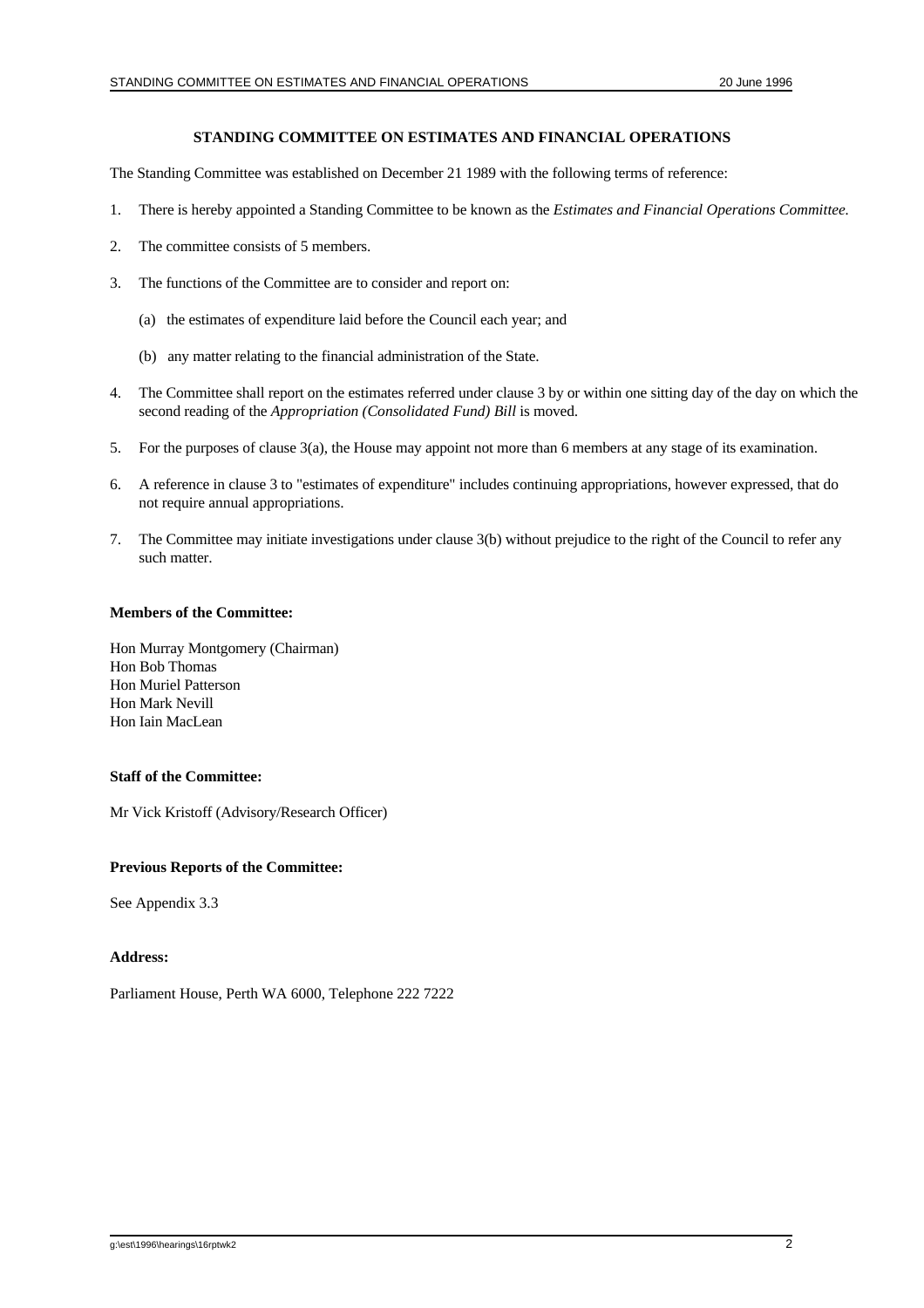## **CHAIRMAN'S PREFACE**

This year witnessed a significant change to the traditional manner in which the Committee undertook its estimates hearings function. The change resulted in an earlier, pre-30 June timeframe for the commencement of the hearings, however, such a move did not occur without the need to firstly resolve a number of valid concerns (refer Introduction section). It is to the credit of this Committee, and other Members of the Legislative Council that the issues raised during the hearings planning process were resolved in a mutually acceptable manner whilst still providing for the effective achievement of the Committee's Terms of Reference.

Onbehalf of the Committee, I wish to thank all those persons who provided an invaluable contribution to the conduct of these proceedings.

HON M.S. MONTGOMERY (MLC) **CHAIRMAN**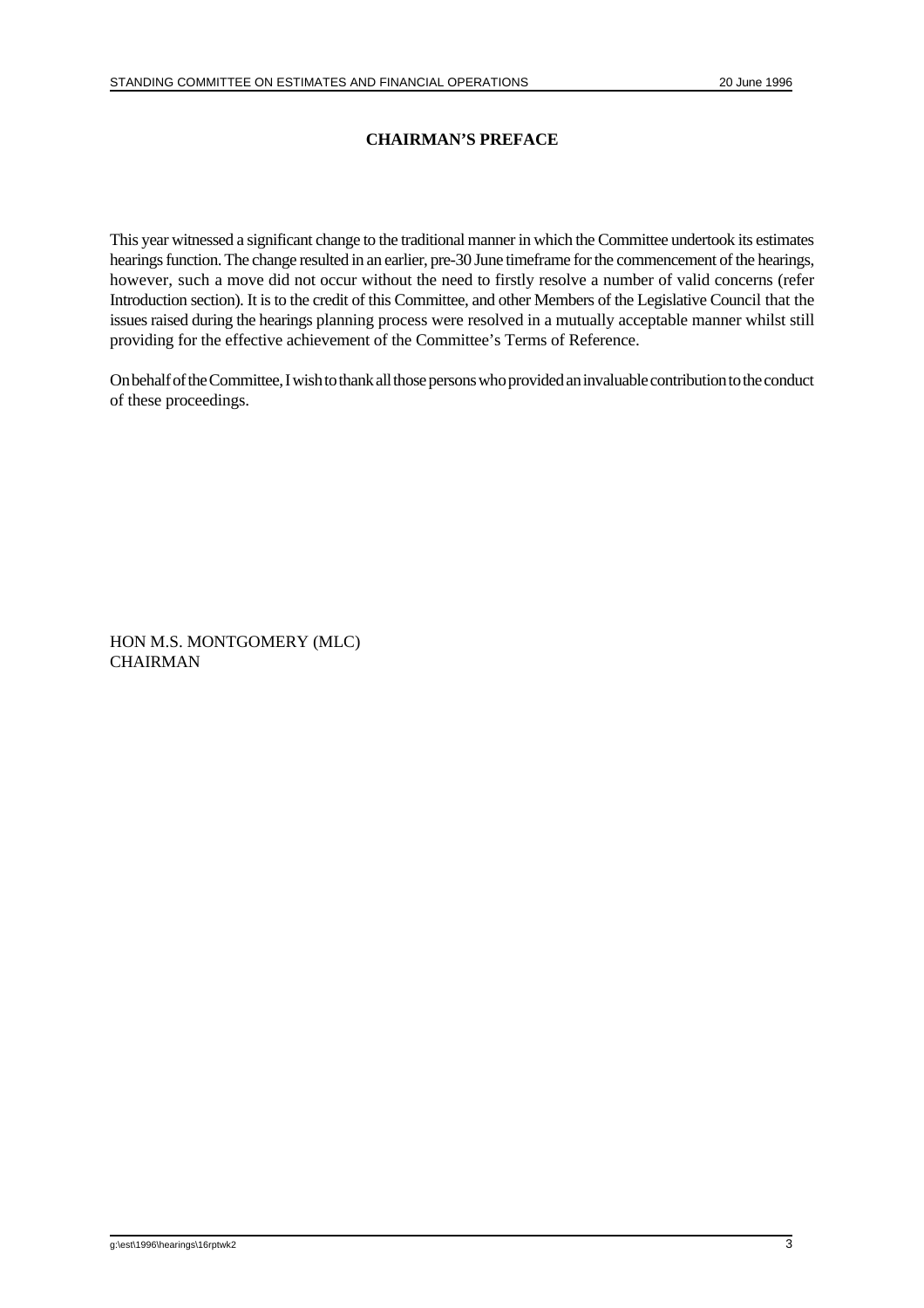# **CONTENTS**

| 1. | <b>INTRODUCTION</b>                     |                                                     | 5  |
|----|-----------------------------------------|-----------------------------------------------------|----|
| 2. | THE CONSOLIDATED FUND ESTIMATES 1996/97 |                                                     |    |
|    | 2.1                                     | <b>PROCEDURE</b>                                    | 7  |
|    | 2.2                                     | <b>GENERAL ISSUES</b>                               | 9  |
|    | 2.3                                     | <b>SPECIFIC AGENCIES</b>                            | 12 |
| 3. | <b>APPENDICES</b>                       |                                                     |    |
|    | 3.1                                     | AGENCY SPECIFIC ISSUES ADDRESSED DURING QUESTIONING | 23 |
|    | 3.2                                     | PREVIOUS YEARS ESTIMATE HEARING DATES               | 29 |
|    | 3.3                                     | PREVIOUS REPORTS OF THE COMMITTEE                   | 30 |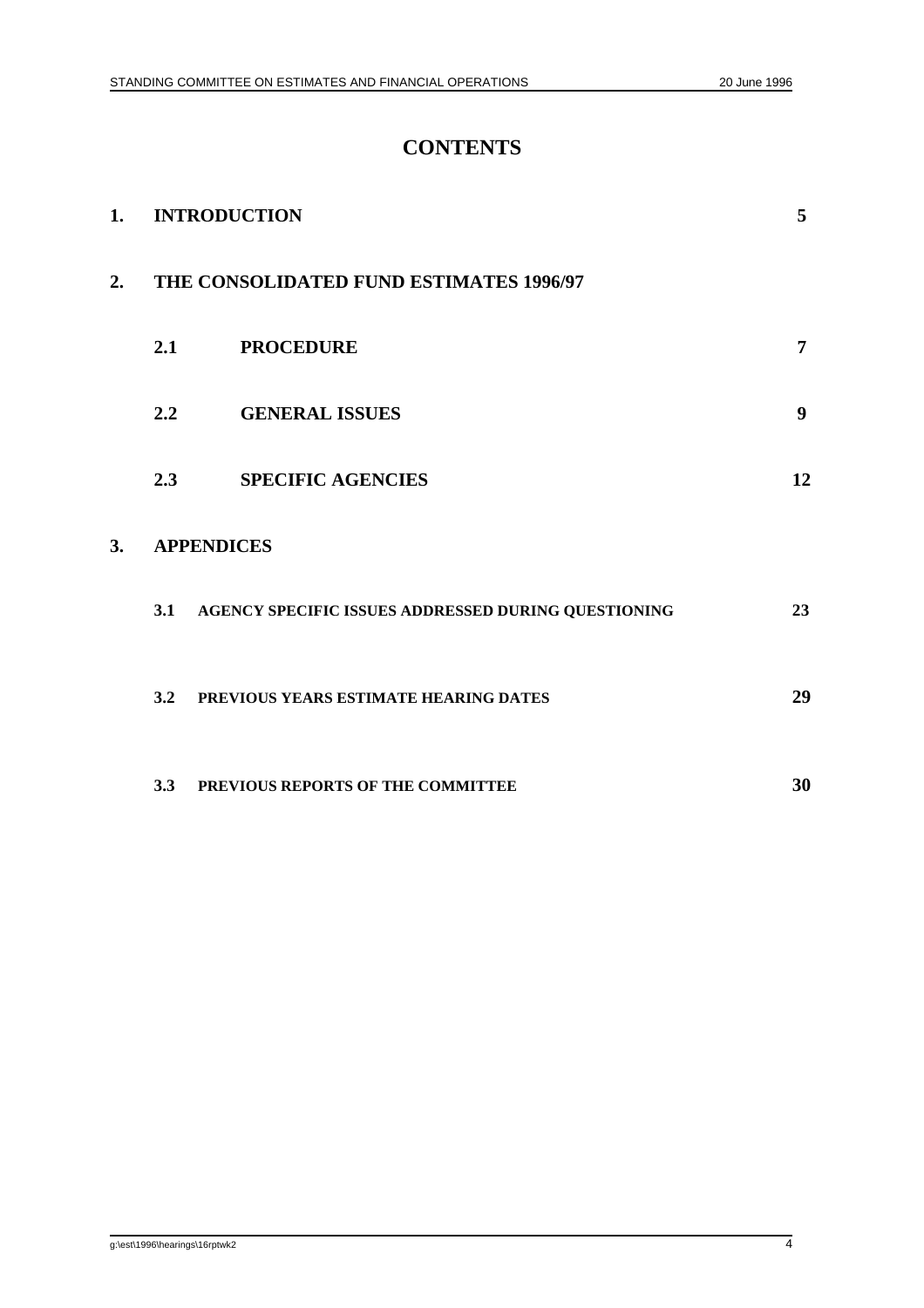### **1. INTRODUCTION**

The Standing Committee on Estimates and Financial Operations ("the Committee") is pleased to present its seventh report on the Estimates of Expenditure.

These hearings provide an opportunity for Members of the Legislative Council to question representatives of public sector agencies and their responsible Council Ministers regarding agency operations and expenditure for the outgoing and incoming financial years. The hearings are usually conducted over the course of a Parliamentary sitting week and provide the main input for the Committee's annual report on the Estimates of Expenditure.

In line with the Government's budgetary reform process, and its intention to enable Parliamentary debate and passing of the 1996/97 budget prior to the June 30 1996 financial year-end, the delivery into Parliament of the 1996/97 budgetary papers (including the Program Statements) was brought forward to 2 May, 1996. This was seen as sound commercial practice providing for expenditure and revenue plans to be implemented prior to the commencement of the period in which both revenue collection and expenditure was expected to occur. To gain from this process, the Government should continue to use this practice in years to come for the best possible advantage to the State.

In previous years, the Program Statements were delivered to Parliament after 30 June to provide for the inclusion of the outgoing year's actual expenditure. The estimates hearings were held during the latter part of the year to allow for the availability of this and other financial statement and performance indicator information. (refer to Appendix 3.2 for previous year's estimate hearing dates).

With this year's pre-30 June introduction of a *full* set of budgetary papers, the Committee did not have the luxury of having available for its scrutiny, actual expenditure details for the outgoing 1995/96 year.

During its pre-hearing deliberations, the Committee was faced with a number of concerns over the effectiveness of an earlier, pre-30 June hearing timetable. Issues raised were in regard to the impact on the Parliamentary accountability process, the lack of sufficient financial and other information available for scrutiny purposes, and the impact on State funding of possible Federal Government budgetary cuts. However, after considerable discussion with various concerned parties, the Committee resolved to:

- C schedule the 1996/97 estimates hearings during the three day period from Tuesday, 11 June 1996 to Thursday, 13 June 1996. These hearings will be supported by the tabling in Parliament on 20 June 1996 of this, the first of the supporting Estimates reports timed to comply with the requirements of the Council's Standing Orders and the Committee's Terms of Reference. (Being within one day of the second reading of the Appropriation Consolidated Fund Bill);
- table a second report early in the Spring session outlining details of all relevant matters applicable to questions placed on notice during the June hearings; and
- C undertake and report on a final budgetary hearings session proposed for September 1996 by which time actual 1995/96 expenditure and performance indicator details will be available for detailed scrutiny. Furthermore, the September timing will allow the Committee to revisit those agencies who should know the outcome and impact of possible cuts to funding from the Federal Government budget.

A number of procedural issues raised in the Committee's 14th report of December 1995 were addressed during the course of the 1996/97 estimates inquiries. These issues have been dealt with in detail in section 2.1 of this paper.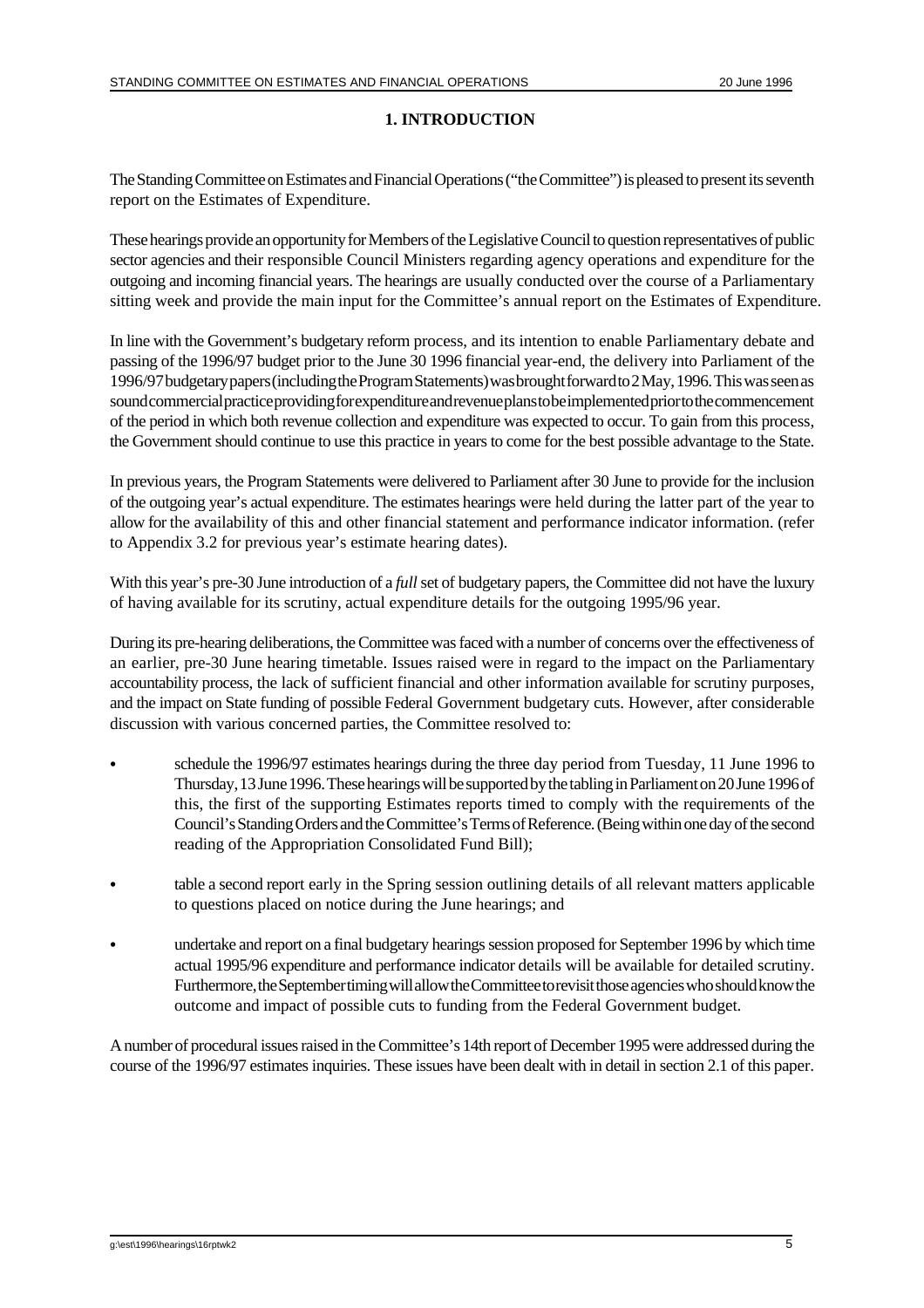General issues discussed at section 2.2 of this report covered the areas of competitive tendering and contracting out, performance indicators, accrual accounting and the potential impact of Federal Government sales tax proposals and possible cuts in Federal Government funding.

Agency specific matters of interest raised during the proceedings are noted at section 2.3.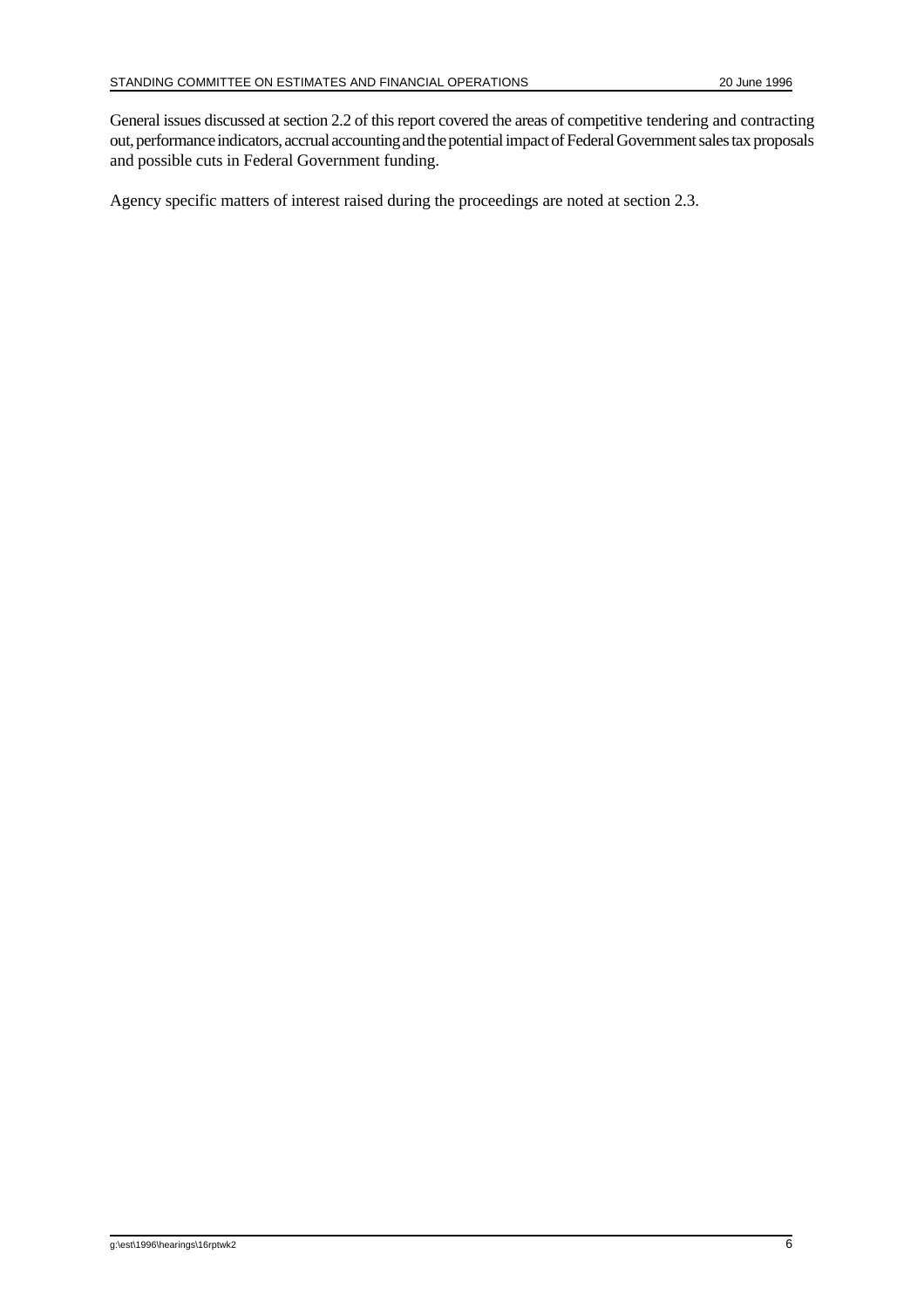#### **2. THE CONSOLIDATED FUND ESTIMATES 1996/97**

### **2.1 PROCEDURE**

Since its establishment in 1989, the Standing Committee on Estimates and Financial Operations has endeavoured to improve on the conduct of its estimates hearings. Refinements consistent with this aim include:

- Limiting Ministers answering of questions to matters of government policy (introduced 1991);
- Departmental officers not to answer questions on matters of government policy (introduced 1991);
- Reconsideration of time allowed for each agency being heard to provide for adequate coverage (introduced 1991);
- C Specific questions asked by Members during the hearings and remaining unanswered at the time, would be taken on notice for later response (introduced 1991);
- C Unaudited financial statements were requested from all government departments and statutory authorities examined (introduced 1992);
- Committee to meet as a "whole" rather than a number of sub-committees (introduced 1992);
- Limiting the number of agencies examined each year (introduced 1992);
- House Chamber becomes new hearing location (introduced 1992);
- Agencies being reviewed to provide explanations for any qualifications appearing in Auditor General's Reports (introduced 1993);
- Development of the Estimates Hearings Procedure Policy (introduced 1994);
- Invitations to Members of the Legislative Council to submit agency directed generic questions to the Committee for on-forwarding to agencies (introduced 1994);

Refinements introduced for this year's round of hearings included:

### **2.1.1 Generic Questions**

It was the Committee's intention that government agencies would be directed to the relevant Legislative Council Member for clarification of the meaning or scope of generic questions forwarded through the Committee Office. Committee staff were no longer to be involved in advising agencies in this regard. Also consistent with House procedure, the Committee was to forward generic questions to agencies only through the appropriate Ministerial office.

The Committee modified its Estimates Procedure Policy to include these matters. Copies of the updated Procedure Policy were then forwarded to all affected parties prior to the hearings commencement.

The Committee noted however, that some confusion occurred over the proper distribution of generic questions to government agencies. Furthermore, correspondence forwarded to Ministers and agency Chief ExecutiveOfficers requested that a faxed copy of the responses be forwarded to the Committee's research assistant **in addition** to providing written responses on the day of the hearings. Although agencies generally complied with the Committee's request for a pre-hearing faxed copy, few agencies provided the Committee with written responses on the day in the belief that the earlier faxed copy was adequate. The Committee resolved that for future hearings, the Minister would be provided with a **copy** of the covering agency letter and accompanying generic questions for information purposes only. The original advice and questions would be forwarded directly to the agency for their immediate action. Additionally , the Minister would be formally requested to ensure that all responses were of a satisfactory standard and available for tabling on the day of the hearing.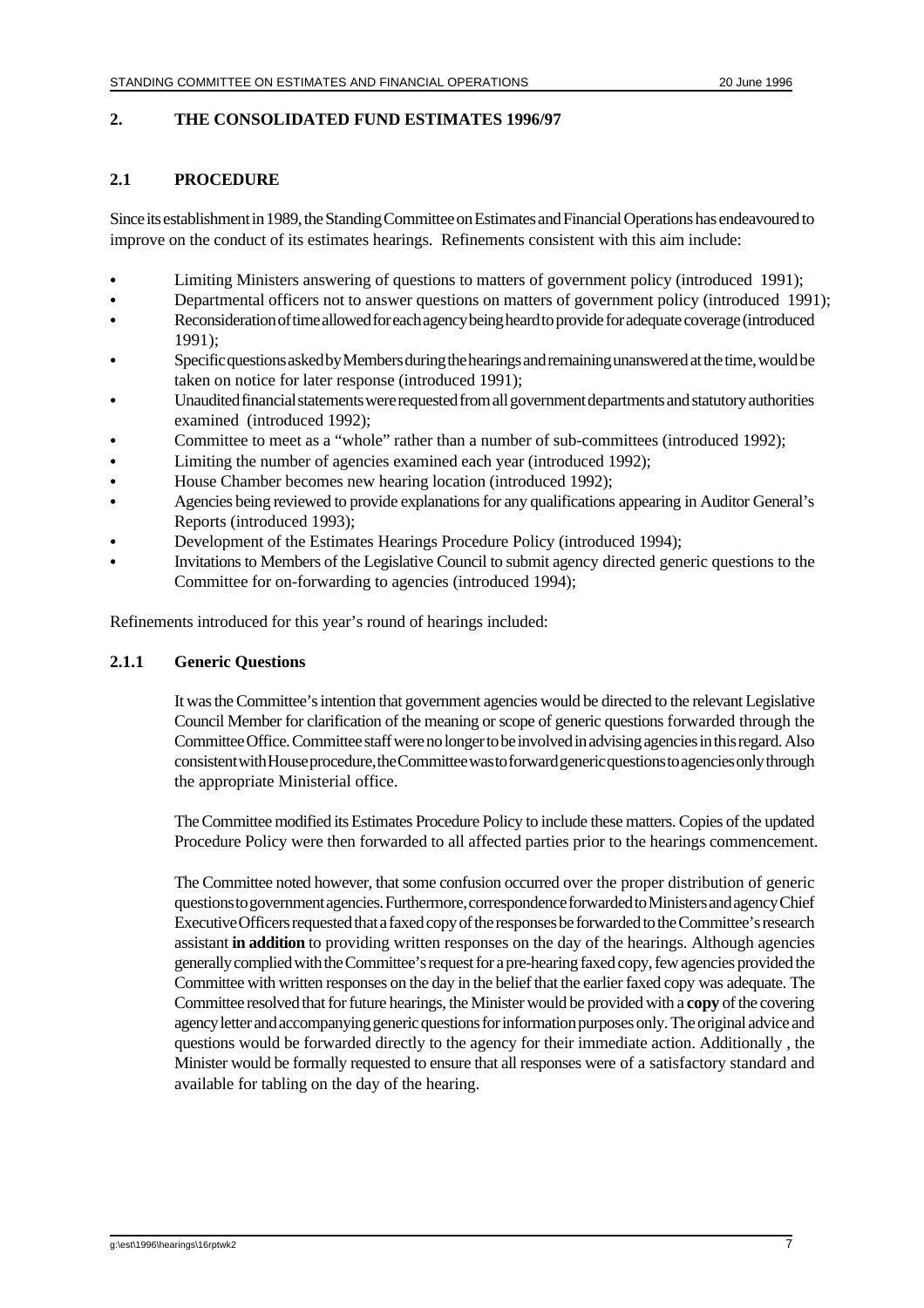#### **2.1.2 Responses to Questions**

The Committee was to remind agency representatives, particularly Chief Executive Officers, to respond to questions in a succinct manner and limit the extent of personal observation. In particular, the opening statements by the Minister and Chief Executive Officer were to be collectively limited to no more than five minutes, and responses to questions limited to one agency representative. Further, the Committee proposed to remind agency representatives that matters of policy could not be appropriately addressed by public servants, and should be referred instead to the attending Minister.

The Estimates Procedure Policy was modified to include these matters. Copies of the updated Procedure Policy were then forwarded to all affected parties prior to the hearings.

The Committee was pleased to observe a reasonable level of compliance in this matter.

#### **2.1.3 Relevance of Questions**

The Committee resolved that it would give precedence to questions relating to reports or on-going areas of investigation of the Committee.

Once again, the Committee modified its Estimates Procedure Policy to include this matter. Copies of the updated Procedure Policy were then forwarded to all affected parties prior to the hearings.

Though the Committee feels the revised framework contributed to an overall improvement in the way in whichthe hearings proceeded, it did observe that some Members were concerned about the relevancy of a number of questions. In these circumstances it is the practice of the Committee to allow the Member chairing the session to judge whether the question related to a function or the administration of the agency which is funded in the Budget Estimates division before the Committee. Where there is no relevance, the question will be ruled out of order.

The Committee also recognises the right of a Minister to decline to answer a question on a number of grounds. For instance, commercial confidentiality or where an answer may compromise an ongoing investigation.

#### **2.1.4 Timing of Hearings within the Financial Year**

During the previous year's hearings, the Committee was alerted to the difficulties experienced by government agencies in providing timely and relatively complete and accurate financial and performance indicator information for Committee scrutiny purposes. This led to the Committee's proposal that future hearings would be conducted no earlier than two weeks after the submission date for departmental annual reports to the relevant Minister (ie: after 15 September).

However, due to the accelerated 1996/97 timeframe as previously outlined, alternative arrangements were implemented. (refer Introduction section)

#### **2.1.5 Public Participation**

The Committee originally resolved to provide alternative means for members of the public, particularly those in regional areas, to participate in the annual consideration of the estimates. In 1996, the Committee intended to incorporate in its consideration of the estimates of expenditure, a visit to a large, regional capital works project and conduct hearings relevant to the project either on-site or at a venue in the local community.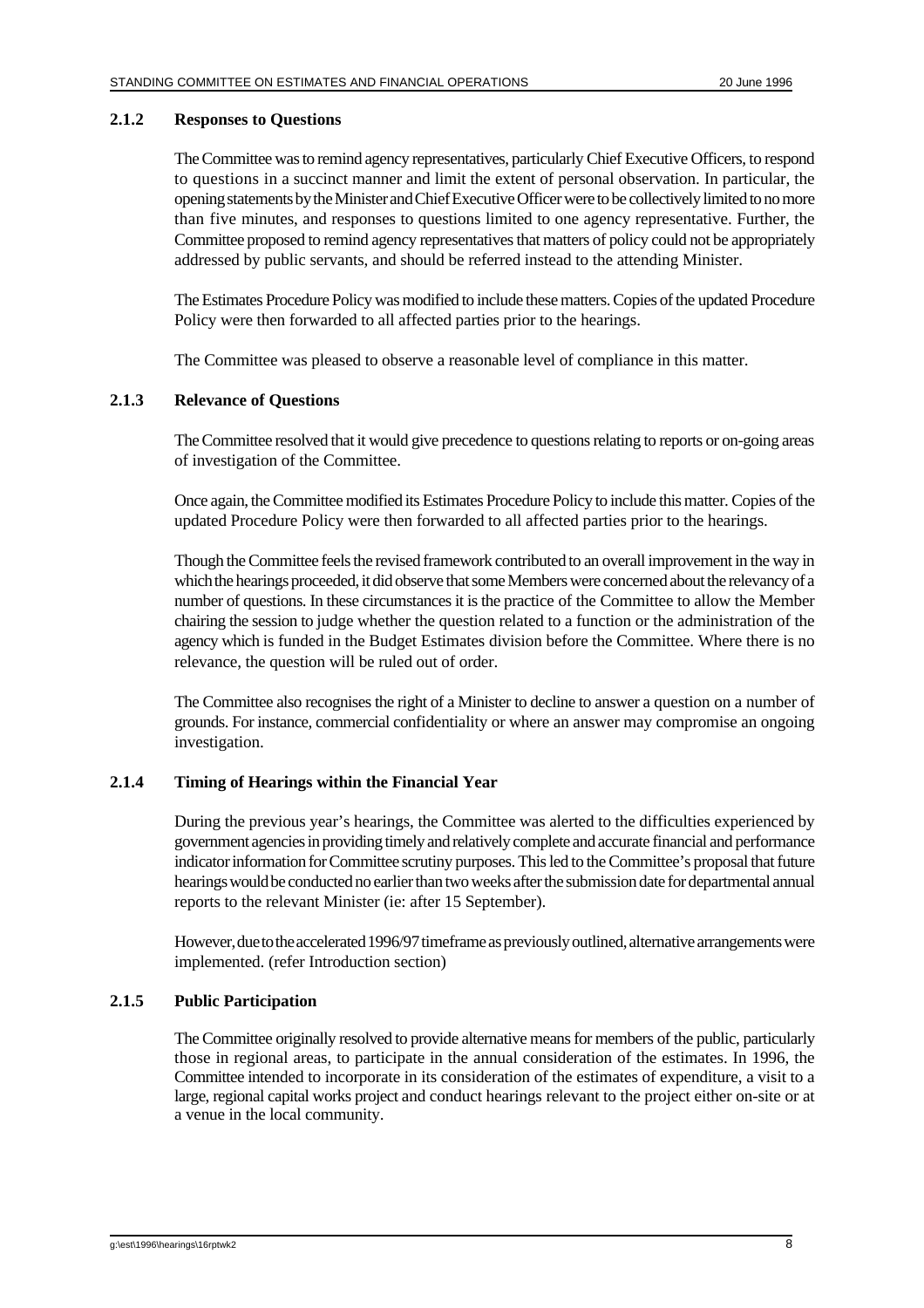It was the Committee's intention that such visits be undertaken during the autumn session of Parliament. However, due to factors impacting on the earlier hearings timetable, the Committee resolved to reconsider this undertaking during the spring session.

## **2.2 GENERAL ISSUES**

## **2.2.1 Competitive Tendering and Contracting Out**

Competitive tendering and the contracting out of government services continues to be a major platform in the Government's public sector reform agenda. Exposing government services to market forces is intended to encourage efficiencies in service provision and improve service and product quality through competition and the introduction of new technology. The expectation in regard to this process is that considerable savings to the public purse will be achieved.

The Committee is aware of various supporting documentation which suggests that contracting out of services within government has produced considerable overall savings. A recent report from the Auditor General supports this view with the provision of actual case studies where net savings to the Government were expected without any apparent detriment to the quality of service provided (reference : Office of the Auditor General Performance Examination 'Contracting for Services' - Report No 9 of November 1995). Notwithstanding these findings, the Committee remains concerned over the reliability of monitoring programmes implemented within agencies to ensure that contractual obligations have effectively achieved their desired result. To this end, the Committee raised in its previous Estimates Report (No:14 of December 1995), a need for agencies to review the procedures adopted in their monitoring of contract performance.

The Committee notes with interest the Auditor General's 'Good Practice' Guide (reference: Audit Insights, No 14 of April 1996). This Guide was developed to pass on the lessons gained from the Office's direct practical experience in auditing agencies, in addition to meeting the ongoing management requests for good practice management. Areas covered by the Guide include:

- identifying and quantifying the financial costs and benefits of contracting out;
- planning and management of the contract assignment; and
- conducting the tender evaluation.

The Committee is satisfied that sufficient material is available to guide agencies in their decision making process. Examples of useful local documentation are: the abovementioned Good Practice Guide, the State Supply Commissionand Public Sector Management Office's CC Policy Manual, and the Auditor General's 'Contracting for Services' Report. The Committee is also aware of a further joint publication by the State Supply Commission, Public Sector Management Office and the Western Australian Municipal Association. It is the Committee's understanding that the publication will provide a casebook of best practice in Contracting for Services.

It is the Committee's belief that the challenge to agencies is to ensure that tendering and contracting policies, procedures and supporting decisions are consistent with the intentions and requirements of the abovementioned documentation.

## **2.2.2 Performance Indicators**

The earlier timing of the hearings meant that 30 June 1996 agency performance indicator information was not readily available for Committee scrutiny. This resulted in the Committee's line of questioning being relatively general in nature and mainly restricted to developments since publication of the Auditor General's 1994/95 performance indicator assessments/opinions.

During the 1995 proceedings, the Committee reflected on its December 1994 Performance Indicator Report finding which observed that central government responsibility for driving the implementation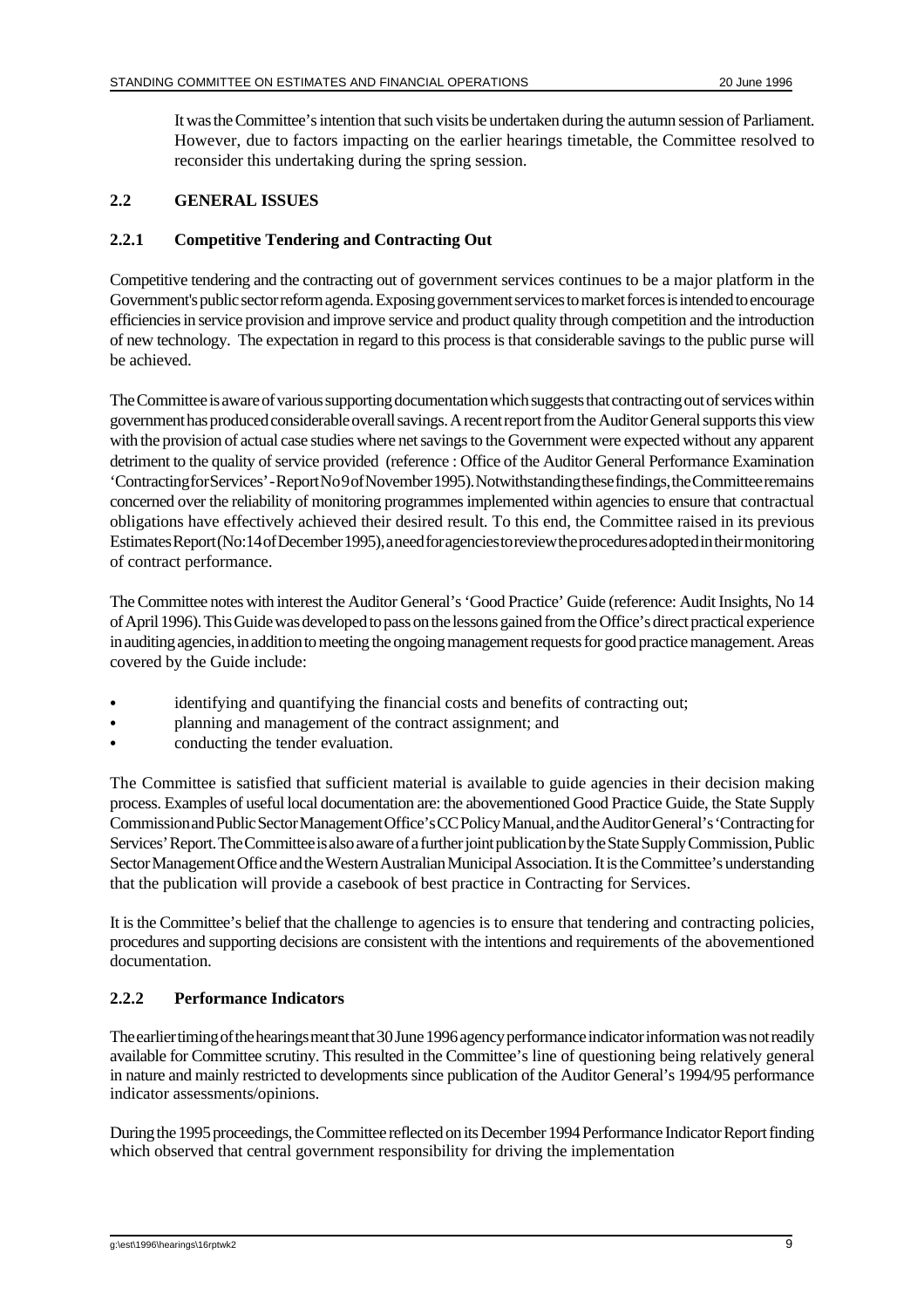of performance indicators across public sector agencies did not appear to be clearly conferred. Accordingly, the Committee recommended that "the Minister for Public Sector Management assume a leadership role in the development and reporting of performance information by clearly defining central agency responsibility for policy development, training, and progress monitoring, and appropriately resourcing these activities". A response from the Minister regarding this recommendation still remains outstanding and will be pursued by the Committee in the coming months.

The Committee's 1994/95 Estimates Report also noted deficiencies within various agency performance indicators noting that, while agencies had made substantial advances since the performance reporting requirement was introduced in 1985, systemic issues have contributed to a marked lack of progress in some agencies.

The Committee further noted the decision of the Auditor General's Office to cease their assessment approach to the reporting of government agency performance indicators. In a recent publication forwarded to all government agencies, Dr Gordon Robertson (Assistant Auditor General - Public Sector Performance) signalled the Office's intentions that in 1996, formal audit opinions would be issued on all performance indicators submitted, with unsatisfactory indicators receiving a formal audit qualification. (Reference: Audit Insights - Number 14 of April 1996)

During the current year deliberations, most agencies indicated that improvements in line with specific comments of the Auditor General had or would be implemented and subsequently reflected in the reported results for the year ended 30 June 1996.

Given the results of past year audit assessments, and the slow progress made by many agencies in the development of their indicators, the Committee is not convinced that significant changes will occur for the year ended 30 June 1996. Should the trend of previous years continue, it is likely that 30 June 1996 will witness a significantly high level of qualified performance indicator opinions. It is the Committee's intention to revisit this area during the latter part of the year when audited performance indicators are available.

## **2.2.3 Accrual Accounting**

As part of its public sector reform process, the Western Australian Government expressed its desire for all departments to prepare annual financial statements on an accrual accounting basis. This direction was in line with the recommendations of the McCarry Report which suggested a target implementation date of 30 June 1994. This initiative was also supported by the professional accounting bodies who, in December 1993, released the accounting standard for "Financial Reporting by Government Departments" (AAS 29).

While s67(1) of the *Financial Audit and Administration Act 1985* requires statutory authorities to prepare financial statements on an accrual accounting basis, s62(1) of the same Act requires the Accountable Officer of a department to provide financial statements of receipts and payments for the financial year. However, the financial statements of departments are also required to be prepared in the manner and form required by the Treasurer's Instructions. To that end, Treasurer's Instruction 1101A applies to Accountable Officers for financial statements prepared on an accrual basis, but does not, however, require that accrual statements be prepared by departments. This framework notwithstanding, agencies have been encouraged to move toward accrual based accounting and reporting in anticipation that this will become the expectation in the near future.

In the Auditor General's Second General Report to Parliament for 1995 (Report No 10 of December 1995), certain matters were raised which were considered material to the uniform introduction of accrual accounting. These matters included a recommendation for amendment to the *Financial Administration and Audit Act 1985* to facilitate accrual based accounting and financial reporting by government departments and to remove confusion experienced by departments over whether accrual or cash based financial statements were needed. The Committee noted that legislation in regard to this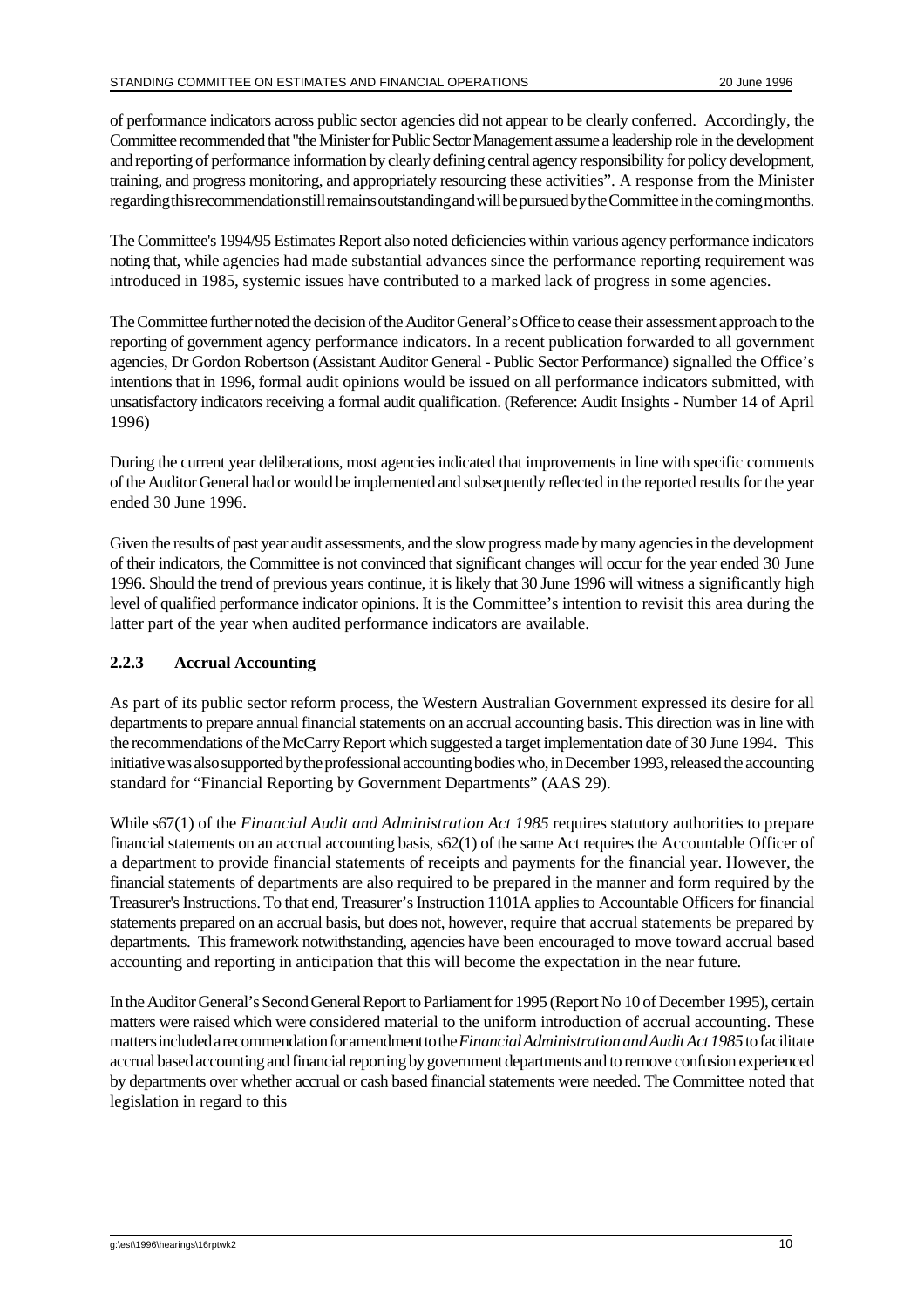matter was now before the Legislative Assembly.

The Committee was also pleased to note that concerns regarding limited accounting competencies of agency officers were being promptly addressed to accommodate the introduction and application of full accrual accounting principles and practices.

#### **2.2.4 Commonwealth Funding and Sales Tax**

A general line of questioning during this year's proceedings related to the potential impact on agency expenditure if the Federal Government fulfilled its intentions to cut State funding and to withdraw the wholesale sales tax exemption for State and local governments. The general response from the agencies was that they were in no position to make judgements in this regard when no firm decision had been made by the Federal Government. The Committee has noted that since the hearings, the Federal Government announced that it would not proceed with the sales tax proposal except for privately plated motor vehicles forming part of the salary packages of senior State and local government officials. In return, the States were to forgo \$619m in increased general purpose payments during 1996/97, \$643m in 1997/98 and \$335m in 1998/99 before returning to full payment in 1999/2000. The contribution from Western Australia was announced as being \$90m made up of \$60m in general purpose grants and \$30m in specific purpose grants. The impact of these reductions will be followed up by the Committee in September.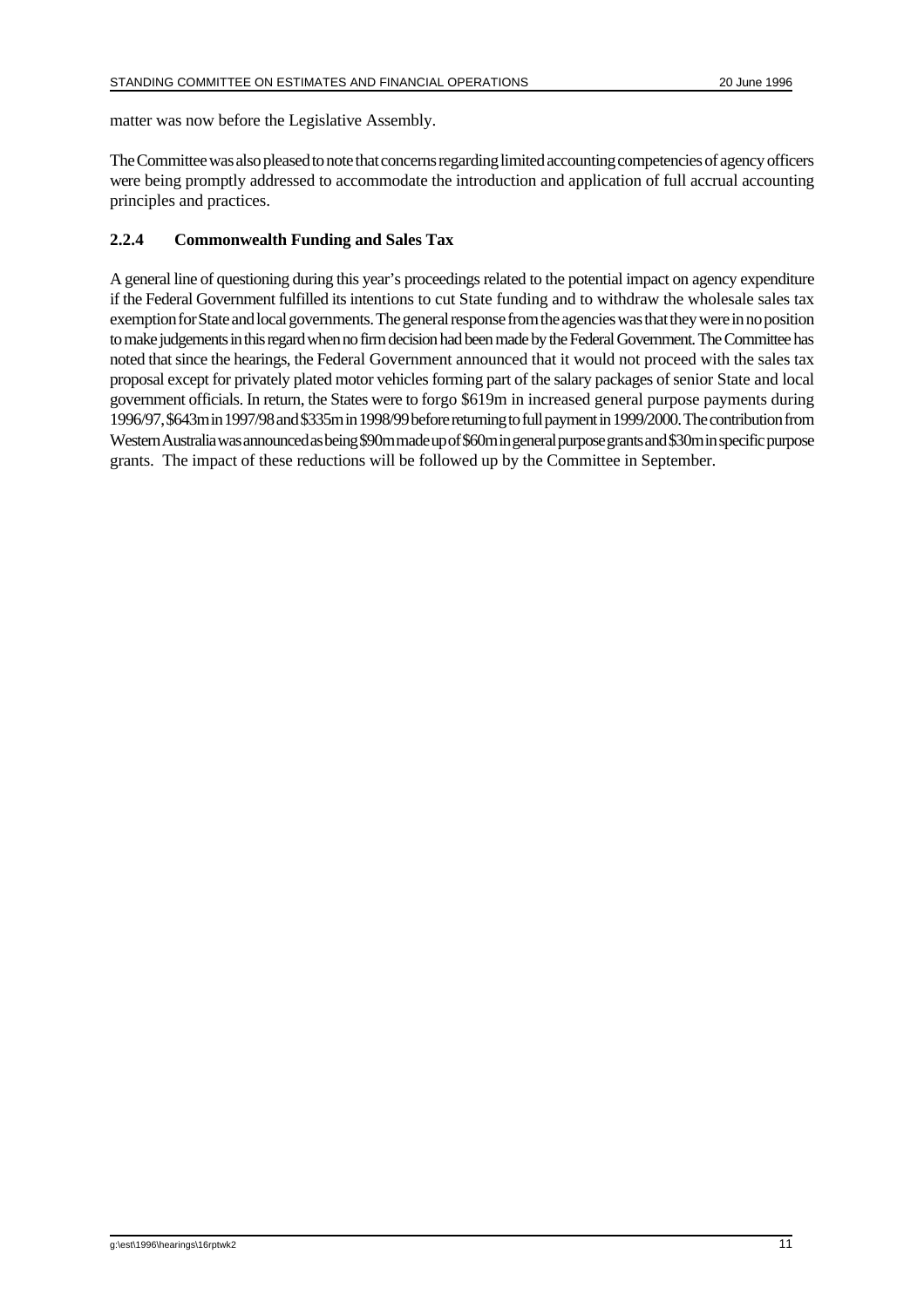## **2.3 SPECIFIC AGENCIES**

Over the course of the three day program, the Committee met with 23 government bodies. This section outlines the major issues and topics raised during the three day program. A point form summary of matters addressed during agency questioning is attached at Appendix 3.2.

## **2.3.1 PARLIAMENT (Div 2) : LEGISLATIVE COUNCIL, JOINT HOUSE COMMITTEE**

The Parliamentary vote (Division 2) incorporates the five administrative departments of Parliament, namely the LegislativeAssembly, Legislative Council, Joint House Committee, Joint Printing Committee, and the Joint Library Committee. The Estimates Committee resolved that for the purposes of the 1996/97 hearings, only two of the five Parliamentary Departments would be examined, those being the Legislative Council and the Joint House Committee.

The administration of the Legislative Council and Joint House Committee is deemed to be a Department for the purposes of the *Financial Administration and Audit Act 1985* (*Financial Administration Amendment Regulations 1987*). Accordingly, each Department is required to prepare annual financial statements in accordance with the *Act*. As the Parliament is not a reporting entity under the terms of the *Act*, no consolidated financial statements are prepared for the Parliamentary vote as such.

The Departments of Parliament do not prepare performance indicators or annual reports. This has its origins in the directions of the Presiding Officers which state:

"......we are not completely satisfied that the [*Financial Administration and Audit Act 1985*] together with its regulations and Treasurer's Instructions can be complied with in their entirety whilst still maintaining Parliament's proper independence from Executive control".

> (Hon Clive Griffiths, President of the Legislative Council, Parliamentary Debates, v272, 31 August 1988, p2355)

This matter has been of continuing concern to the Committee and was once more raised with the President. It was the President's belief that the 1988 direction of the Presiding Officers not to publish annual reports and performance indicators was not an objection to such a requirement being applied to Parliament, but rather a signalling of opposition by the Presiding Officers to the ability of the Government, through the application of the *Financial Administration and Audit Act*, to subject the financial arrangements of Parliament to significant control by the Treasurer and Under Treasurer.

The current stand taken by the Presiding Officers exposes the Parliamentary Departments to public criticism. The Committee believes that until an acceptable alternative solution is found, each of the Parliamentary Departments should comply with their legislative obligation by preparing and publishing performance indicators and annual reports in accordance with the *Financial Administration and Audit Act.* It is appropriate to note that such an undertaking will be facilitated by the Department's recent enterprise bargaining developments which requires the introduction of measurement standards and performance indicators to assist quantitative and qualitative productive and performance improvements. It is the Committee's opinion that the Presiding Officers should continue in their pursuit of their suggested framework whereby matters of compliance are directed in writing on the provision that such directions may be disallowed by either House. The viability of such an arrangement should, if not already done so, be discussed with Treasury.

Points of note regarding the estimates were:

**.** The President was able to satisfactorily respond to the Committee's enquiry concerning the overspending on budget of \$133,000 for the 1995/96 year. The President advised that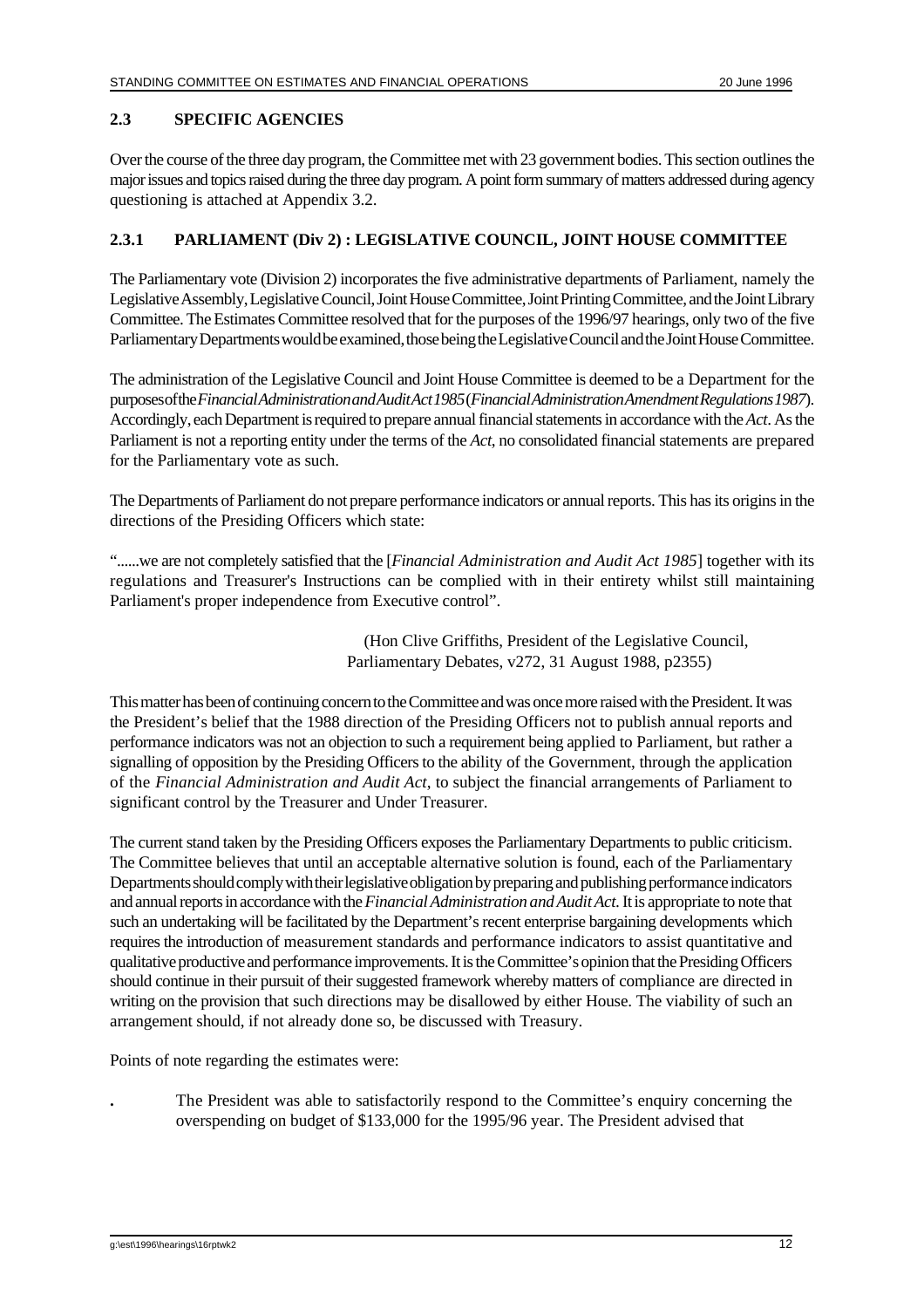\$110,000 related to Royal Commission expenses, details of which were unknown at the time the original budget was prepared.

**.** The Committee was informed of a prior year overpayment of approximately \$70,000 for communication expenses which was subsequently identified and brought to account as a credit during 1995/96. The effect of this was reflected in the reported savings on the 1995/96 budget of \$71,000.

All the Parliamentary Departments prepare and publish their financial statements on a cash accounting basis. The President advised that until the legislation before the House becomes operational, the financial statements would continue to be tabled in a cash accounting format, with an accrual version being provided to the Auditor General for appraisal purposes only. The Committee understands that relevant legislation to amend the *Financial Administration and Audit Act (1985)* is currently before the Legislative Assembly.

## **2.3.2 POLICE DEPARTMENT (Div 85)**

During the 1994/95 financial year, the Police Department introduced its DELTA program of organisational reform. The centerpiece of this reform was the establishment of a revised purpose and direction together with the implementation of a new reporting structure based on regionalisation. Whilst significant progress has already been made, the challenge confronting the Department during the 1996/97 period is the development and implementation of effective infrastructures, systems and processes to support its intentions.

Some Delta driven programme changes to have impacted on the Department's operations were:

- **.** The transfer of its 'Emergency Management Program' function to the Western Australian State Emergency Service.
- **.** The Police Licensing Services and Road Safety functions were merged with the Department of Transport on August 1,1995. This was reflected as a separate Division within the 1995/96 budget papers.

The Committee noted the following matter of concern which requires attention. Upon being asked about the demerit point traffic system, the Hon B.K. Donaldson was advised that the matter rested with the Department of Transport. However, upon later inquiry with the Department of Transport (refer section 2.3.22), the Member was advised to direct his questions to the Police Department as the responsible agency. This instance clearly indicates that confusion exists over acceptance of responsibility for specific functions within the Police and Transport Departments. The Committee requests that the Minister, in conjunction with the Departments of Police and Transport promptly resolve the matter and inform the Committee of the outcome. The Committee further requests that the line of inquiry introduced by the Hon B. K. Donaldson be responded to by the responsible Department and that such response be forwarded to the Committee Office.

In his performance indicator assessment for the 1994/95 financial year, the Auditor General reported that the Department's performance indicators outside of the Crime sub-program and the community survey required further development before an audit assessment could be undertaken. It is the Committee's understanding that a detailed review of its indicators is underway in line with its Delta reform process. The Committee will revisit this area during the spring session of Parliament.

# **2.3.3 TREASURY (Div 10)**

Treasury have introduced or are in the process of introducing a number of public sector financial management reforms consistent with the intentions of its mission to provide "Leadership in advancing the State's economic and financial management." These reforms comprise the areas of: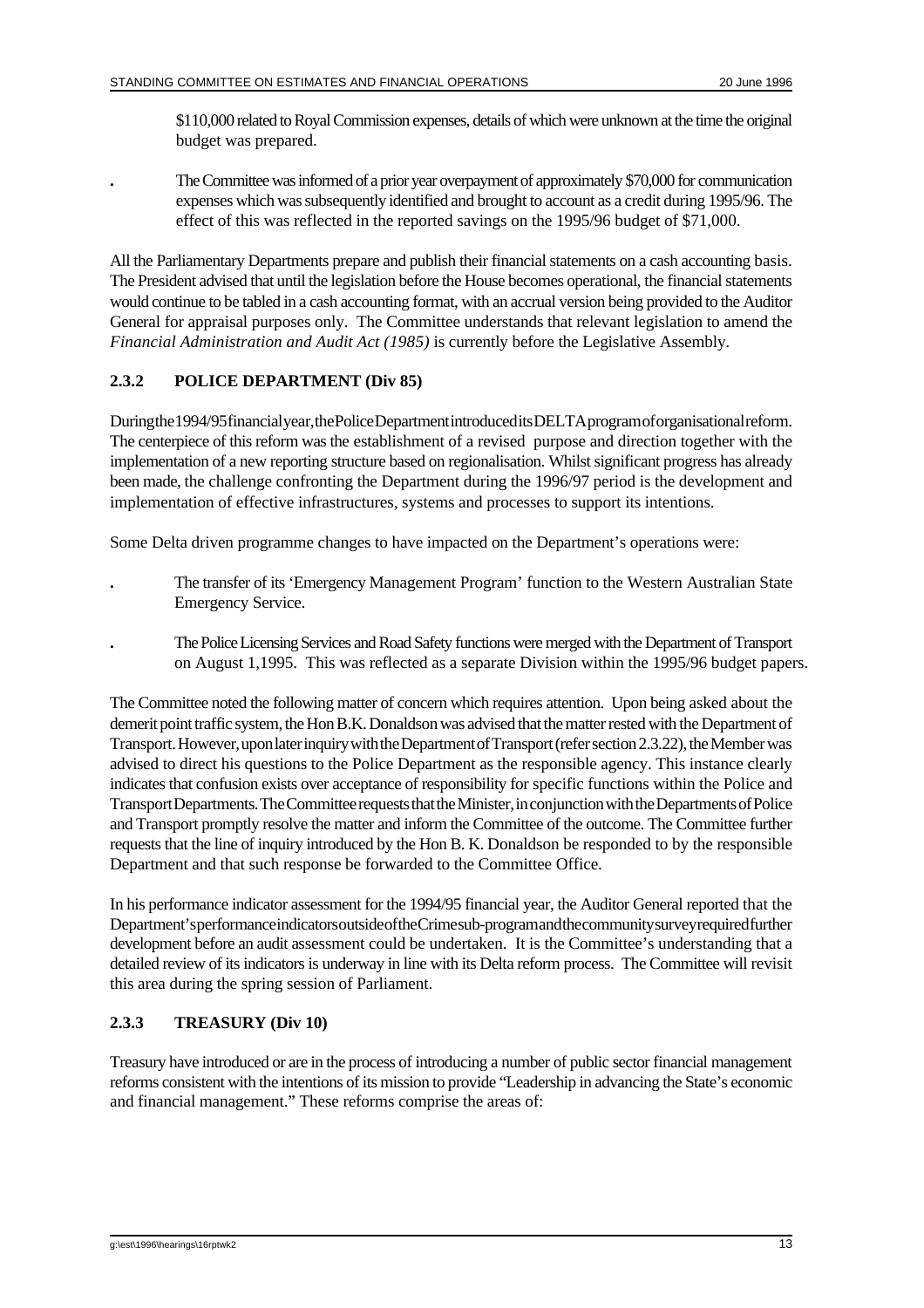- Consolidated Fund:
- One-line appropriations:
- Full Time Equivalent (FTE) staff measurement;
- Published forward estimates of expenditure;
- Early budget presentation prior to beginning of the financial year;
- Net appropriations/revenue retention by departments;
- Full cost user charging;
- Inter-year funding transfers;
- Departmental bank account arrangements;
- Program management;
- C Strategic Asset Management (SAM) initiative, including new project initiation process and asset rationalisation incentive scheme;
- Accrual reporting/accounting by departments;
- Uniform Government Finance Statistics (GFS) budget presentation;
- Revised Minimum Obligatory Information Requirements (MOIR);
- The Government Accounting System (GAS) replacement project:
- Common User Facility (CUF) and accrual accounting systems projects; and
- "Whole of Government (Consolidated)" accrual basis financial statements as first published for the year ended 30 June 1994.

Generally, these abovementioned strategies were introduced as a result of changing, across government policy initiatives such as:

- The Program Evaluation Strategy;
- The Public Sector Management Legislation and Cabinet Sub-Committee reviews;
- Competitive Tendering and Contracting (CTC);
- Government Purchasing Charter;
- Tertiary level Public Sector Financial Management courses;
- Customer Service Charters; and
- Annual CEO/Minister performance agreements.

The Committee is pleased with Treasury's initiatives and process of implementation. It was also encouraging that Treasury had positively addressed the concerns voiced by some agencies in regard to accrual accounting problems and confusion over accrual reporting at year-end.

The Committee noted the Auditor General's 1994/95 performance indicator assessment which identified that further development was required before the indicators were considered appropriate for assisting users to assess performance. The Committee's Fourteenth Report on the Consolidated Fund Estimates 1995/96 (page 11) recommended that:

Treasury continue to allocate resources to the development of performance indicators in addition to producing indicators for 1995/96 that are consistent with the requirements of Treasurer's Instruction 904.

The Committee found that Treasury were actively addressing this matter though avenues such as the development of a survey for forwarding to and completion by its stakeholders (customers). The intention behind the survey is to obtain unbiased feedback on the effectiveness with which the Departmentperforms its functions and meets its program and sub-program objectives. Treasury propose to incorporate the survey results within their 1995/96 annual report.

C Treasury's performance indicator working party give consideration to the appropriateness of the model to all public sector agencies. The Department advised that it was working with the Public Sector Management Office on this matter in order to develop performance indicator arrangements that more effectively meet the objective of the Act.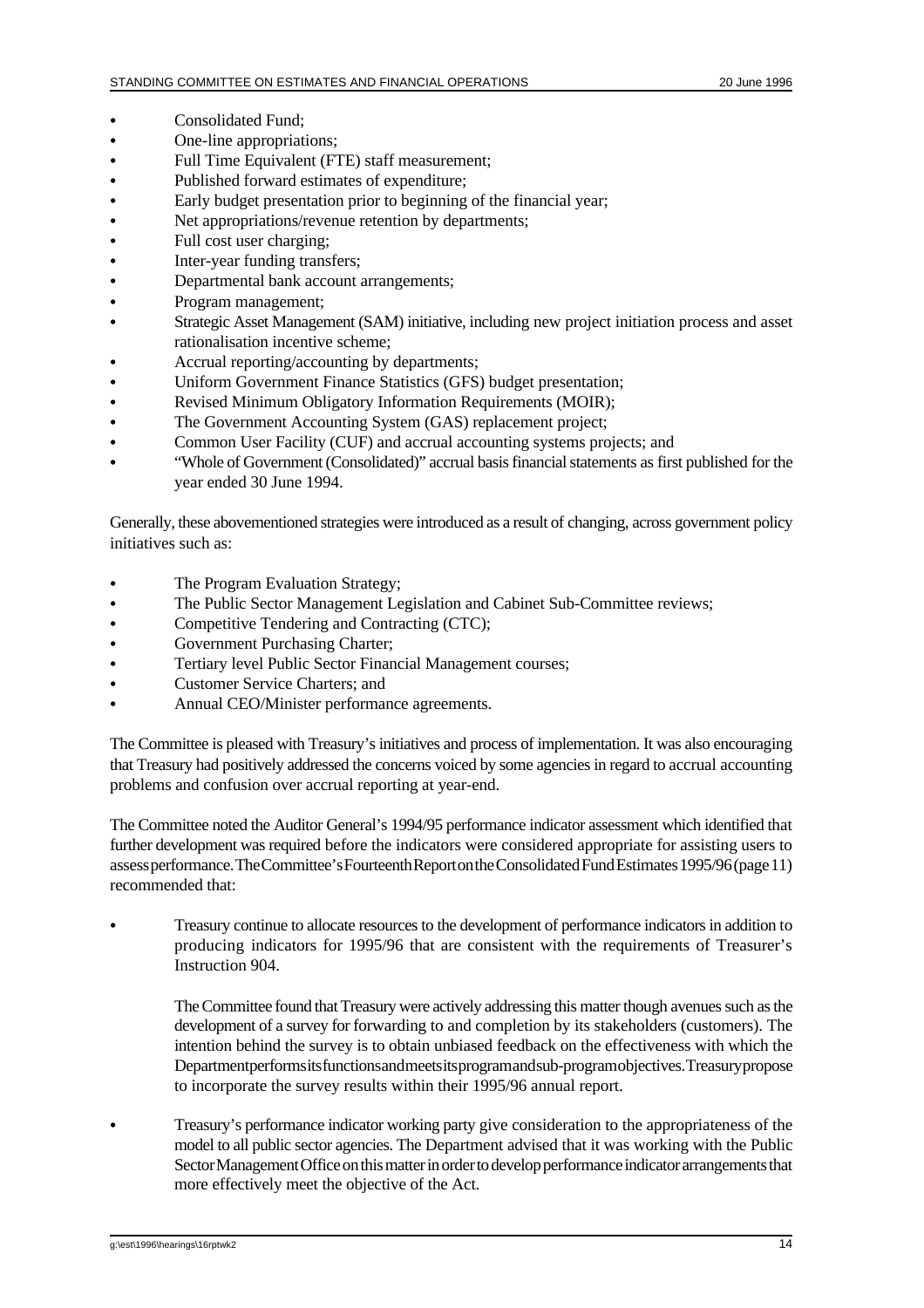The Committee looks forward to reviewing progress in these areas during the coming months.

### **2.3.4 DEPARTMENT OF PRODUCTIVITY AND LABOUR RELATIONS (Div 69)**

A point of note regarding the expenditure of the Department was the \$454,000 variance between the 1995/96 estimated/actual (\$267,000) and the 1996/97 estimate (\$721,000). This increase is reflected within the services and contracts section of Corporate Services and is mainly attribute to the introduction of user-pays for both Dumas House and the Bunbury Court House, and government accommodation previously paid and rented by the Building Management Authority or other agency (projected cost - \$334,000).

The Committee also re-examined the Department's 30 June 1995 performance indicator assessment from the Auditor General in which comment was made about the appropriateness of the Department's efficiency indicators. The Committee noted the Department's advice that recent developments such as the incorporation of corporate service costs and other dollar values would contribute to resolving the Auditor General's concerns. The Committee will review this matter during the spring session of Parliament.

## **2.3.5 COMMISSIONER OF WORKPLACE AGREEMENTS (Div 70)**

The Commissioner for Workplace Agreements was established in January 1995 with the mission to facilitate the introduction of workplace agreements. The agency administers one programme, Workplace Agreements, which provides for the registration of valid workplace agreements and an assessment of the parties' understanding of and wish to establish and register an agreement. The agency also prepares statistical and other information about workplace agreements.

In the Auditor General's performance indicator assessment for 1994/95, comment was made regarding certain efficiency and effectiveness indicator shortcomings. The Commissioner advised that discussions were to take place with the Auditor General to address the concerns raised. The Committee intends to revisit this area during the spring session of Parliament.

## **2.3.6 DISABILITY SERVICES COMMISSION (Div 80)**

Specific areas of expenditure raised during the deliberations were in regard to:

- C The \$1.9m increase in salaries and wages between 1995/96 estimated actual and 1996/97 estimate was supported by an FTE increase of 18. Although a portion of the \$1.9m is to fund 18 FTE's (local area coordinators), the bulk of the increase is intended for discharge through the non-government sector in providing therapeutical services in accordance with the Commission's post school options program.
- C 'Other expenses' recurrent expenditure for 1996/97 was projected to increase from the previous year by approximately \$2.3m. The Commission outlined the types of expenditure items applicable to the 'other expenses' classification and explained further that the \$2.3m reflected increases in lease costs, contracting of therapy services and superannuation costs.
- C 1996/97 estimated expenditure on capital items of \$1.2m was offset by borrowings to the same amount. The capital expenditure was explained as being directed towards redressing the backlog of maintenance and capital works items which had been neglected over time. In addition, \$240,000 of the amount was to fund expenses on the Commission's fleet of coaster buses. The Commission highlighted that in previous years, it had received funding from other sources related to the sale of motor vehicles but more recently, sourced its capital works funding from borrowings.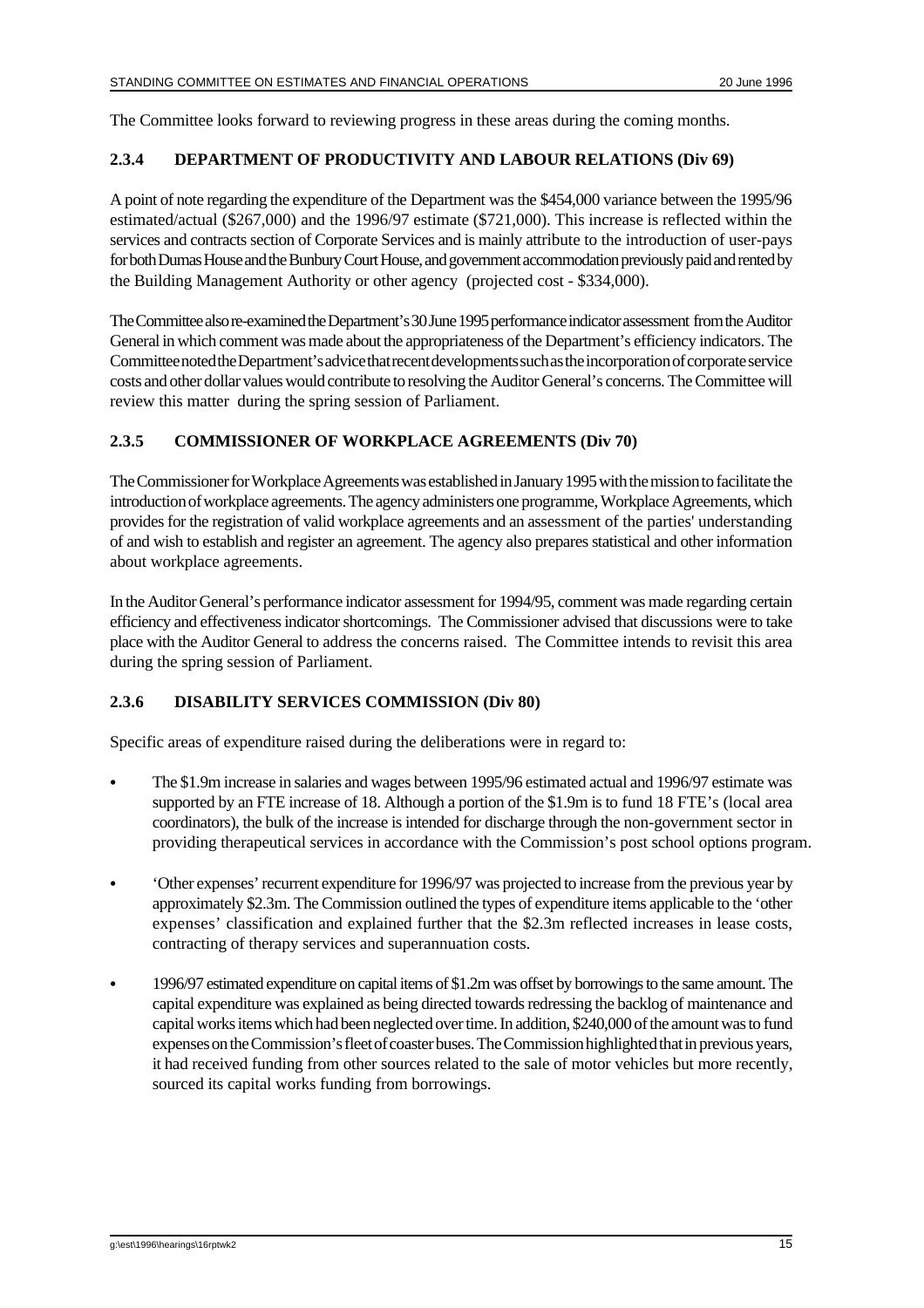The \$6.3m grant increase in 1996/97, shown under the 'Accommodation and Community Home Support' program was required to fund both existing non-government expenditure programs and new agencies. Such funding was consistent with the Commission's aim to provide among other things, existing and additional accommodation support to over 2,600 individuals, and to further outsource government provided accommodation services by putting in place market development strategies to identify existing and now non-government providers to which Commission provided services can be transferred.

The comments from the Auditor General's Second General Report of December 1995 were raised in regard to concerns over acquittal procedures for grants and subsidies provided to non-government organisations. The Commission indicated that a process was now in place to ensure resolution of the specific area of concern, namely the signing of performance agreements by all non-government funded agencies.

## **2.3.7 MAIN ROADS DEPARTMENT (Div 36)**

The Main Roads Department has experienced a large number of internal changes consistent with its Best Roads plan. In his introductory comments, the Minister, Hon E.J. Charlton identified contracting as a significant factor in the Department's response to delivering a best maintenance and construction program for Western Australian roads. Discussion ensued on tendering procedures and concerns over their effectiveness.

The matter of possible cuts in Federal Government funding and its potential impact on planned programs was also discussed. Members were advised that the \$80m reported as the 1996/97 estimate for Commonwealth Grants and Advances was considered reasonable and represented approximately 10% of the national allocation. The Minister also highlighted that \$70m had already been received from the Federal Government in the previous year and that such an amount was guaranteed.

The Department has progressively developed its accrual accounting capabilities and has now reached a stage where full accrual accounting will be introduced by 30 June 1996. The Department also expressed its intention to move beyond annual reporting on an accrual basis and to introduce financial management at an operational level through the introduction of regular accrual based management reports. This development is welcomed by the Committee as it supports the introduction of accrual accounting concepts within government.

## **2.3.8 JUSTICE (Div 51)**

The Ministry's aims for the 1996/97 year were explained as covering a wide range of activities. Those of note were in regard to maintaining secure custody of offenders who are at risk to the community and to provide education programs for both in and out of custody offenders; improving accessibility/court delays and encouraging alternative dispute resolutions such as mediation; introduction of additional psychiatric care and sessions for psychiatrists; opening of additional beds for prisoners with mental health problems and provision of 24 hour medical service to prisons; identification of programs and educational opportunities to fit prisoners individual conditions; training of newly recruited prison officers; the establishment of a directorate of aboriginal services and a review of the aboriginal visitor scheme.

The Ministry was asked to explain its policy in regard to prisoners manufacturing products within the prison system. It was explained that at present, the Ministry does not involve itself in competition with private enterprise. Goods currently manufactured within the prison system are supplied for internal needs and are normally made available for sale only to other prisoners or prison officers. The Ministry indicated that the difficulty was in not having secure contracts that would enable it to make full use of the prison industry facilities, or to provide a steady flow of ongoing work that will be relevant to future employment skills for the prisoners. The Ministry believes this is an area which must be explored further to identify what sort of partnerships can be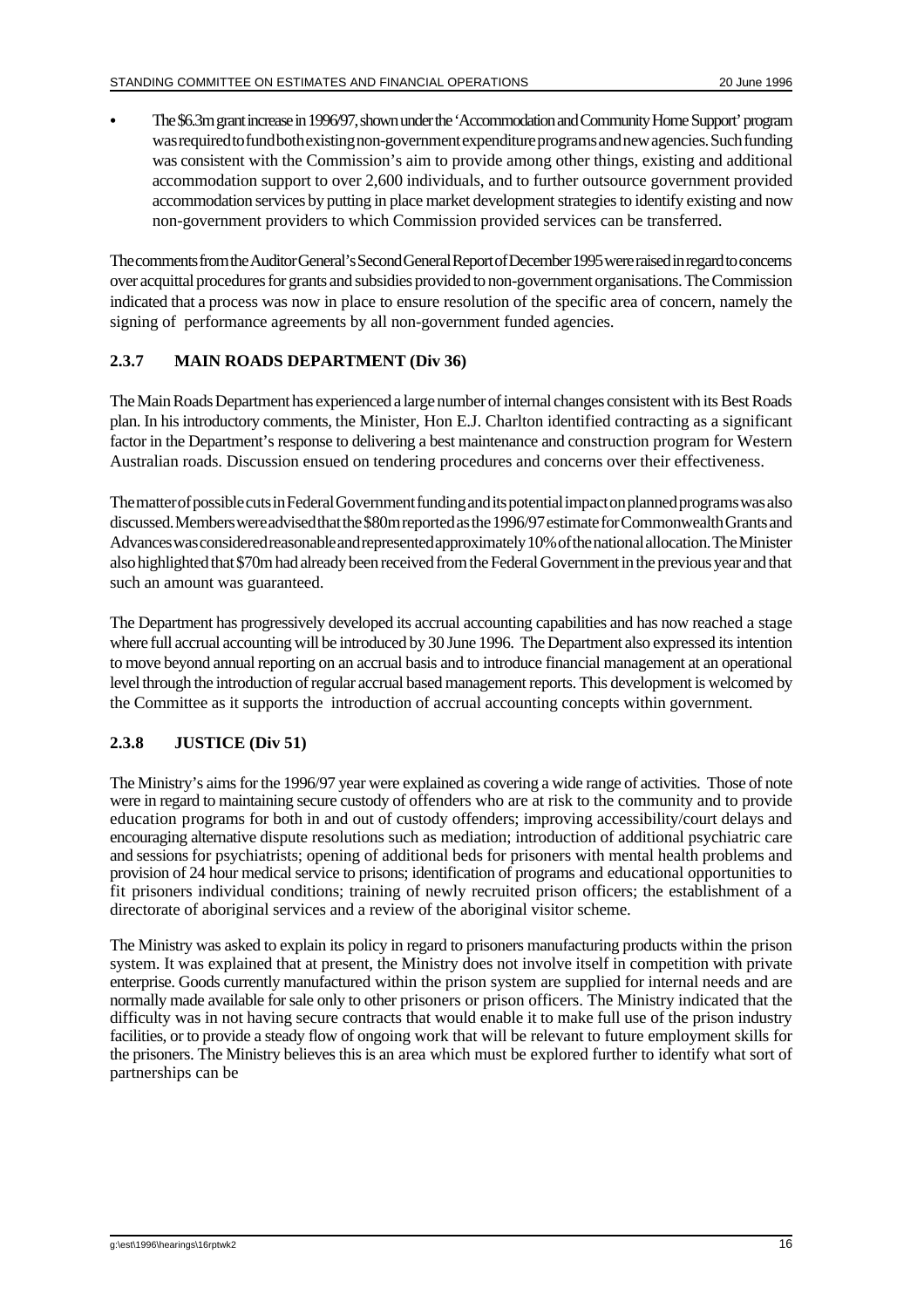achievedwhich would not be considered unfair competition, but would maximise opportunities to prisoners for acquiring employment skills.

TheAuditor General's 30 June 1995 performance indicator assessment was raised in respect to comments on the efficiency indicators for the Victim Services Program and the effectiveness and efficiency indicators for the other programs requiring further development. The Minister, Hon P Foss asked that the question be placed on notice as the Ministry did not have an appropriate response at hand. This matter will be pursued further by the Committee.

## **2.3.9 HEALTH (Div 90)**

The Department was asked about the reliability of its 1996/97 estimate figures. This was raised in response to a Members concern over the \$109m excess on budget reflected in the previous year's figures. Details of this excess were:

| 1995/96 estimated/actual (recurrent 427,703,000 |                            |
|-------------------------------------------------|----------------------------|
| 1995/96 estimate (recurrent) -                  | \$1,319,195,000            |
|                                                 | $$108,508,000$ over budget |

In reply, the Department declared their confidence in the reasonableness of the figures reported, but believed that some variance to the final year actual result would most likely occur as projections normally did. The \$109m was explained as being attributable to unprecedented cost of award increases which were not envisaged to reoccur to the same degree in 1996/97.

The Department was asked to explain what impact the abovementioned shortfall would have on its maintenance program. In response, the Department advised that no unfavourable impact had occurred, but added further that part of the allocated capital works program expenditure of \$20m would remain unspent by the year-end. To cater for this occurrence, the Department implemented a substitute program whereby unspent funding was used to support equipment purchases originally budgeted for acquisition during 1996/97. As a result, the 1996/97 maintenance program was to be increased accordingly.

The Department was also asked for its views on its application of practises consistent with the Government's Competitive Tendering and Contracting (CTC) initiatives. The Department responded by highlighting that considerable savings had been achieved, particularly in the metropolitan area. The Department also outlined by example, its experiences with the orderly services contract at Sir Charles Gairdner Hospital where savings of approximately 140 FTE's were achieved, and the cleaning contract at Royal Perth Hospital where a saving of between 10 to 15 per cent was estimated as being achievable in cleaning costs.

In response to questions on possible cuts in Federal Government funding, the Minister, Hon P. Foss explained that irrespective of the outcome, the timing of the Federal funding approval process did not provide the Department with a clear indication as to how much funding it would actually receive (within certain areas) until the year-end. The Minister further advised that, traditionally with the Federal Government's announcement of the budget, the Department was informed of how much to expect, but this normally varied from amounts actually received some months later.

The Department was asked what recent developments had occurred since the Auditor General's qualified opinion of 30 June 1995 in which comment was made about Healthcare Linen and its continued operation as a separate entity from the Health Department. It was announced that the Government's privatisation program resulted in the Health Department's November 1995 invitation to tenders for the purchase of the Healthcare Linen Service. The Department indicated that the actual sale of the Service was almost complete.

In his performance indicator assessment for 30 June 1995, the Auditor General noted that the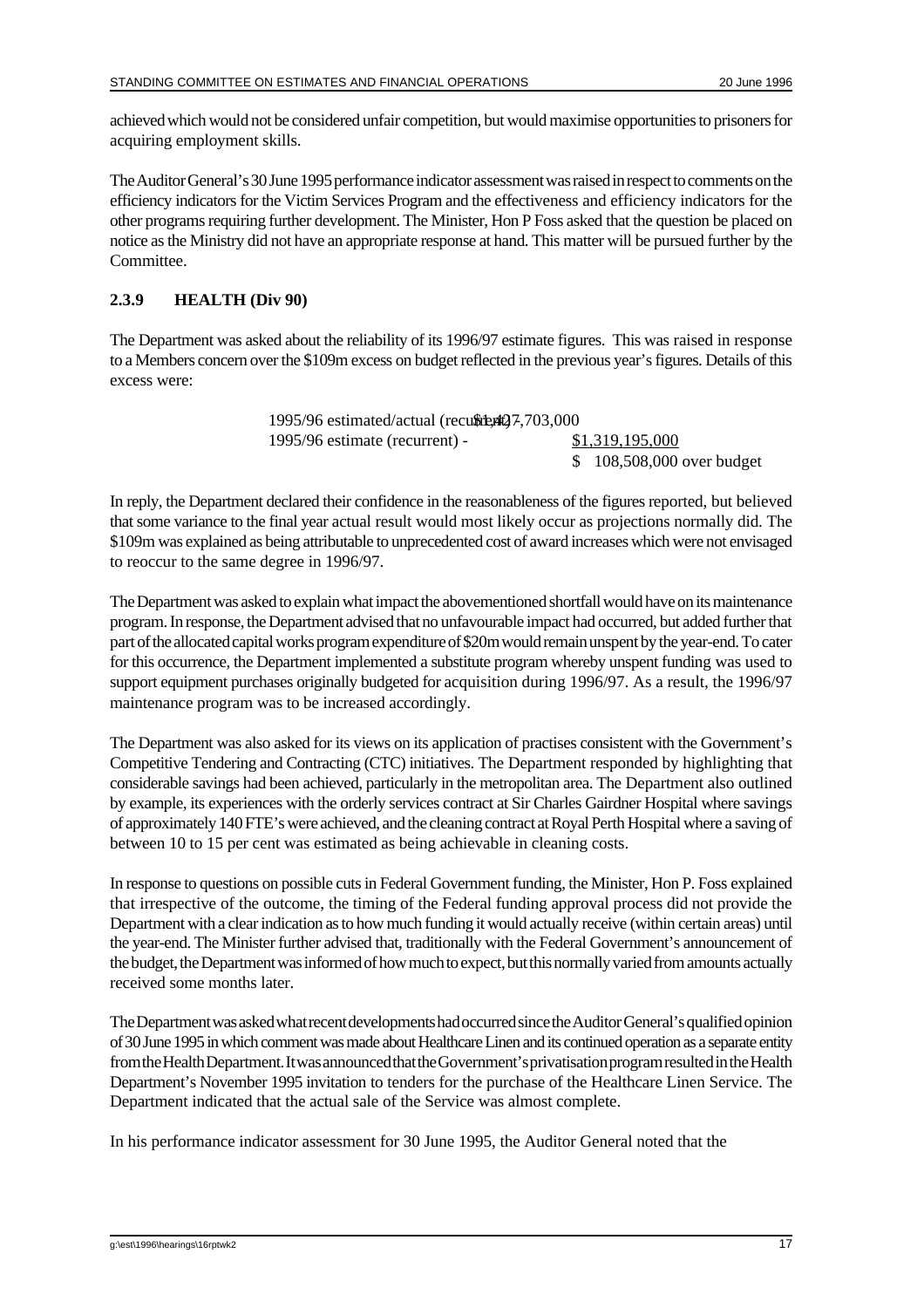indicators outside of the Continuing Care Program required further development before an audit assessment could be undertaken. The Department explained that it had introduced a major review program for its indicators with particular attention centred on hospitals. The Committee was alerted to the existence of a working party comprising representatives from teaching, non-teaching, country and private sector hospitals which was working in cooperation with the Auditor General in an attempt to resolve the shortcomings identified. The Committee will revisit this area during the proposed September session.

The Department was also asked about other recent concerns raised by the Auditor General regarding the inadequate nature of accounting expertise in non-teaching hospitals (Reference: First General Report for 1996 - No 2 of May 1996). It was brought to the Committee's attention that the situation was variable with the greatest impact being felt at the smaller services. The Department was attempting to use its existing skilled workforce to develop a program of education aimed at developing the accounting skills of those in need.

## **2.3.10 CONSERVATION AND LAND MANAGEMENT (Div 57)**

The Committee was briefed on the blue gum debarking and chipping export venture set up at the Bunbury port. The venture was being undertaken under contractual arrangements with Whittakers and Bunnings and was projected to return approximately \$1m to the Department.

The total FTE complement of the Department was projected to fall by 57 from 1,274 in 1995/96 to 1,217 in 1996/97. The drop was explained as being the result of a 'once off' scheme funded by the Federal Government Department of Education, Employment and Training whereby 90 unemployed people were trained over a six month period.

The Department was also asked to explain the operation of its debt reduction scheme. Members were advised that in 1994, \$19m of the Department's consolidated fund budget was spent on repaying debt and interest. However, with the introduction of net appropriations, the Department was able to develop a debt reduction program which will enable it to be debt free by 2003. The success of the program was evident in the turnaround results which showed a \$10m per year borrowing situation two years ago to a current repayment timetable of \$10m per year. The Committee commends the Department on the success of its debt recovery strategy.

## **2.3.11 AGRICULTURE (Div 31)**

The Department of Agriculture recently underwent significant structural changes to its structure including the integration of its Departmental services with those of the Agriculture Protection Board and the Rural Adjustment and Finance Corporation. The changes also involved the establishment of a new program structure aimed at allowing the re-alignment of resources to assist industry realise market opportunities, and the establishment of a new organisational structure based on the funder-purchaser-provider model. The objective behind the reforms was to create a dynamic new establishment which reflected a strong market orientation to research and development, a commitment to the sustainable development of agricultural production and land use, and a renewed commitment to protection of the agricultural resource.

A recent development of note arising from the reforms was the Department's introduction of a new financial management information system which the Committee understands will be fully operational by July 1, 1996. The expectation is that the system will allow the Department to remotely manage its purchasing and financial activities, in addition to supporting the introduction of accrual accounting procedures, including full accrual reporting at year-end.

The Committee was once again reminded of the unpredictable nature of industry research and development funds and Commonwealth allocations as reflected in the Department's estimates. Upon comparison of the estimated/actual for this, or any previous year against the corresponding estimate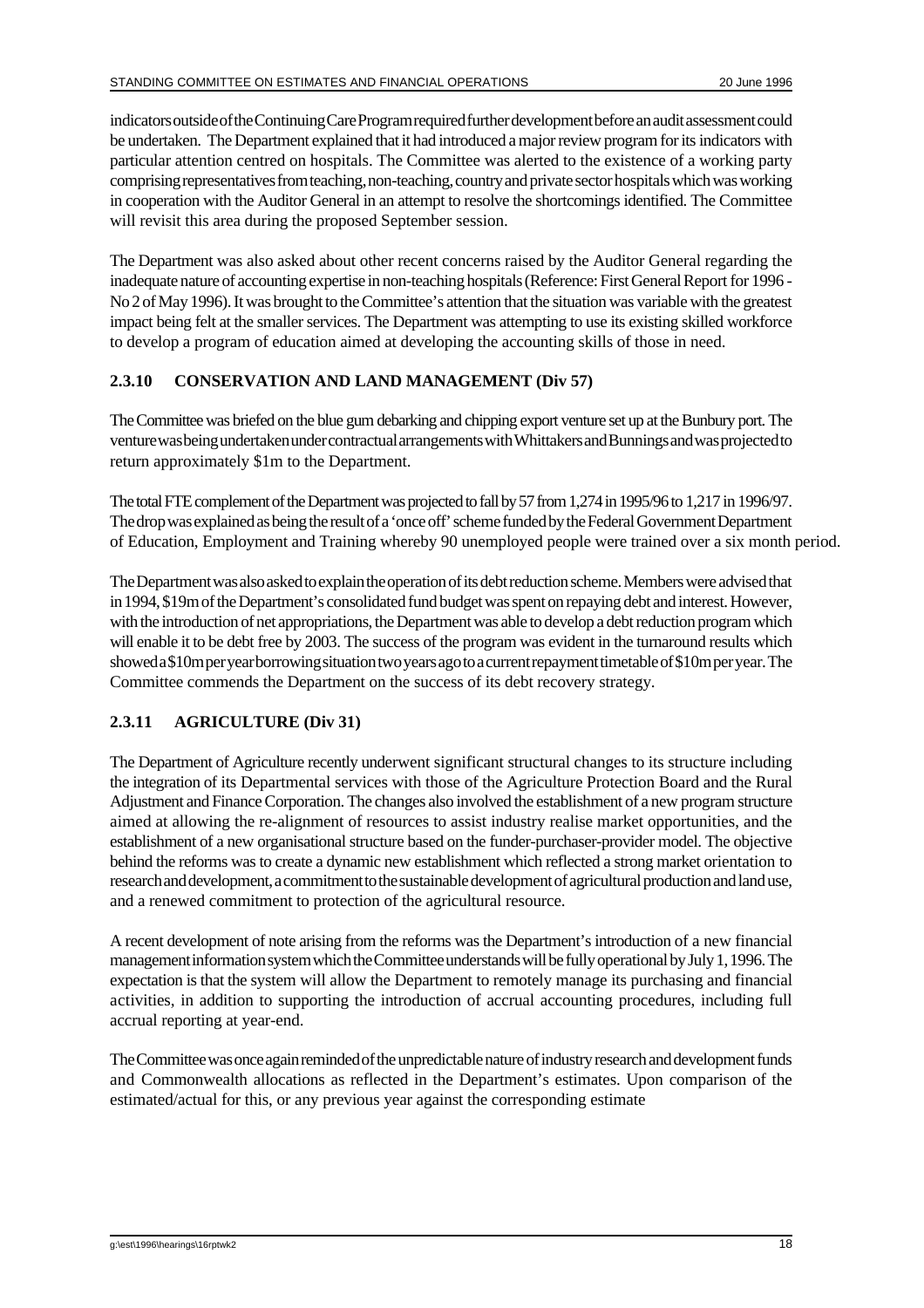for the year, it becomes apparent that the actual is always greater than budget. This occurs because the existence of projects attracting this funding is not always known at the time the estimates are presented. The Department indicated that the reported 1996/97 budgetary figure of \$98m was not the anticipated actual expenditure for that period and was likely to exceed the 1995/96 estimated actual of \$116m. The Department also brought to the Committee's attention that recent developments in the area were expected to improve the future recognition of the reported amounts.

## **2.3.12 AGRICULTURE PROTECTION BOARD (Div 32)**

Questions during these proceedings were mainly in regard to apparent stabilisation of service contracting as reflected in the 1996/97 FTE and estimated expenditure totals, the effectiveness of the feral donkey and goat eradication programs and the existence of controls to ensure that illegal chemicals are not used in the control of apple scab or any other plant disease either with or without departmental approval.

## **2.3.13 FISHERIES (Div 34)**

The Department's competencies in regard to the management of the State's wild catch were raised as a matter of great concern. To highlight these concerns, the Hon J. Halden outlined the Department's alleged incompetent handling of the 'Aussie Lobster' rock lobster processing licence.

The Members' allegations were supported by a Supreme Court decision which noted that the proceedings by which the Director of Fisheries was ultimately purported to grant a processing licence in respect of premises at Green Head were incompetent from the beginning. Also of serious concern was the Members' allegation that a significant claim for damages was to be brought against the Department. In light of the \$14m loss allegedly suffered by Aussie Lobster, this matter gives rise to a potentially significant impact on the Government's finances. This issue requires further inquiry which the Committee believes should be promptly addressed by the responsible Minister.

The matter of Fisheries officers signing letters on behalf of the Executive Director was also raised during the proceedings. The question of Departmental policy and legal implications on such matters were discussed at length. The Committee will approach the Minister on this matter at a later stage.

## **2.3.14 EDUCATION (Div 26)**

Areas of special interest discussed during the proceedings were in relation to the school rationalisation program, concerns over quality control of school contract cleaning and matters pertaining to criteria for the establishment of schools.

The Committee also noted that Commonwealth specific purpose grants were provided to the Department on a calender year basis with the 1996/97 allocation, which is split between two calender years, being in the order of \$6.3m for basic funding, \$121m for the school assistance program and approximately \$1.9m for special projects. The Department had not received any advice about the likelihood of cuts in this area.

## **2.3.15 PREMIER AND CABINET (Div 5)**

Discussions were in the main directed towards the functions of the special communications unit under the 'communications' sub-program of the 'Services to the Premier' program. It was brought to the Committee's attention that the estimated 1996/97 expenditure under the 'Royal and other Commissions of Inquiry' program did not include any component for the Commission into Wanneroo. Its omission was attributable to the setting of the budget prior to the application for the extension of the anticipated reporting time towards the end of June 1996. The Ministry indicated that the estimated 1996/97 cost of funding the Wanneroo Royal Commission would be approximately \$2m.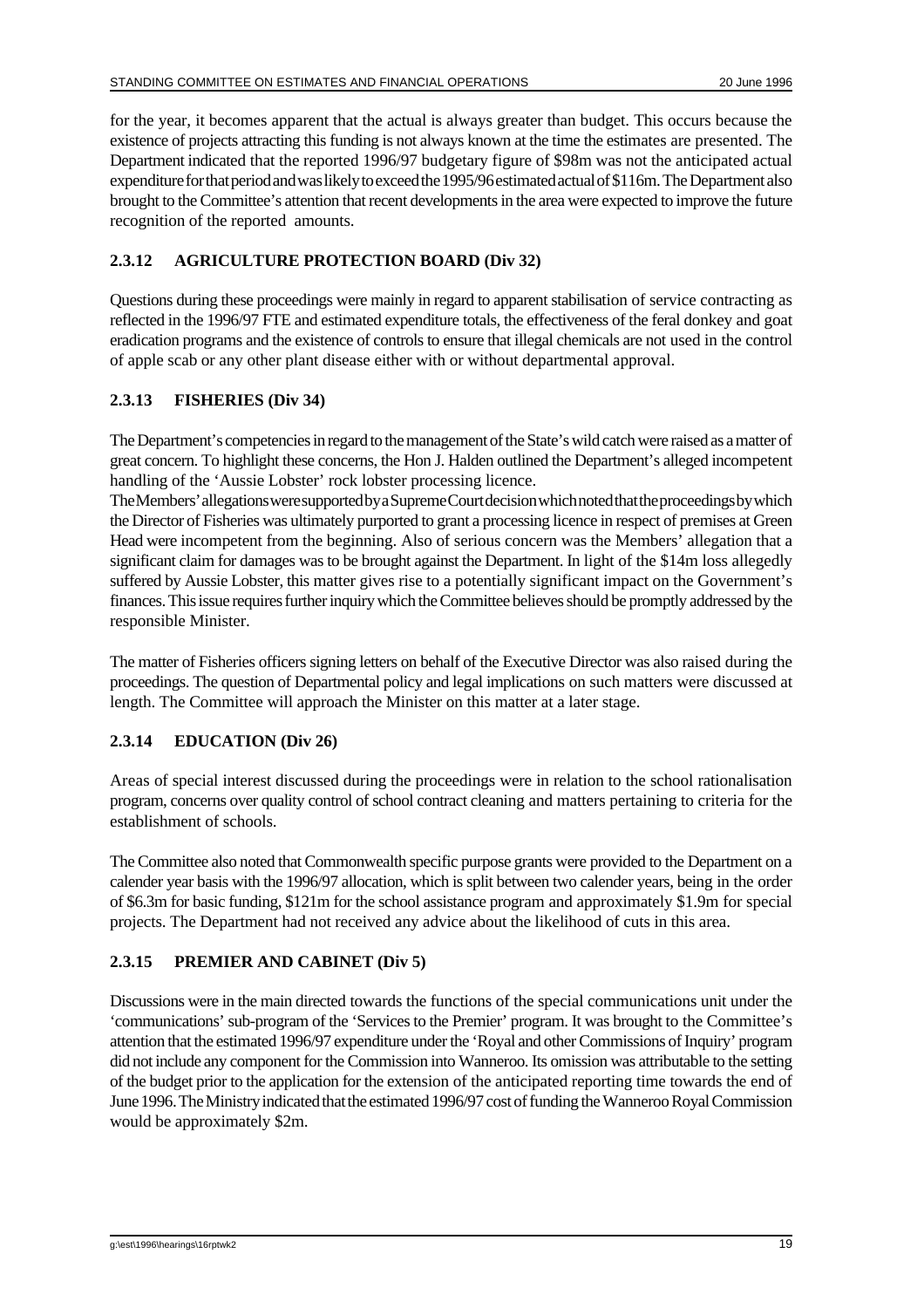The Ministry advised that further progress had been made in its development of an effective accrual based financial management system and would be in a position to provide for audit purposes, an accrual set of financial statements for the 30 June 1996 financial year.

The Committee also noted the Auditor General's 1994/95 performance indicator assessment as identifying that the efficiency indicators reported related mostly to workload or internal operational matters. In the Auditor General's opinion, further development of key indicators was required so that the indicators would illustrate the extent to which the Ministry achieved its objectives at the program level and show the efficiency with which the Ministry used its resources. In the Ministry's 1994/95 Annual Report, the Acting Director General (Mr J Pritchard) acknowledged the existence of shortcomings within the Ministry's reported indicators and stated his intention that resources would be directed to that purpose during the next year. The Committee will followup on this matter during the spring session of Parliament.

## **2.3.16 DEPARTMENT OF TRAINING (Div 37)**

The Department is expected to experience significant reforms during the 1996/97 period aimed at providing a more flexible and responsive training system within Western Australia. A significant impetus for the proposed reforms is the Vocational Education and Training Bill, which is currently before the House.

A specific matter of interest raised during the proceedings was in regard to job skills. The recent recession was identified as having a significant unfavourable impact on the level of training undertaken by companies. As a consequence, Western Australia experienced a major skills shortage problem which required the occasional 'importation' of skilled persons from overseas. However, changes in economic conditions have prompted the Department to budget for the expected increase in demand for particular skills. In this regard, the Department increased its 1995/96 and 1996/97 budgets to reflect the introduction of programs aimed at dealing with the skills shortage program.

## **2.3.17 FAMILY AND CHILDREN'S SERVICES (Div 43)**

The Department of Family and Children's Services was created out of the Department for Community Services during 1994/95.

An overview was provided by the Minister, Hon E. Charlton in support of the proposed increase in expenditure of \$11m during 1996/97. Additional funding was earmarked for non-government agencies to assist in service provision, the Parenting Plus program for the development of parent information centres and home visiting services, the extension of the Best Start program to additional aboriginal communities, and additional funding to foster carers for child financial support.

The Department was asked to explain the anomaly which existed between FTE's and Salaries and Wages expenditure between 1995/96 estimated actual and 1996/97 estimate. The budget papers reflected an estimated 1996/97 reduction in FTE's of 2 whereas the comparative period increase in salaries and wages expenditure was approximately \$2.6m. The budgeted increase was satisfactorily explained as reflecting the enterprise bargaining agreement negotiated by the Department.

# **2.3.18 BUILDING MANAGEMENT AUTHORITY (Div 78)**

Clarification was sought on net and gross expenditure variances occurring between the 1995/96 estimate and its corresponding estimated/actual amount. The Authority was able to satisfactorily explain the excess on budget as being attributable to the Wittenoom townsite cleanup. The related provision of \$2.7m was not predicted by the BMA at the time the budget was prepared.

Discussion also occurred on the contractual arrangements in place between the BMA, client government agencies and the private service provider. The Authority emphasised that private service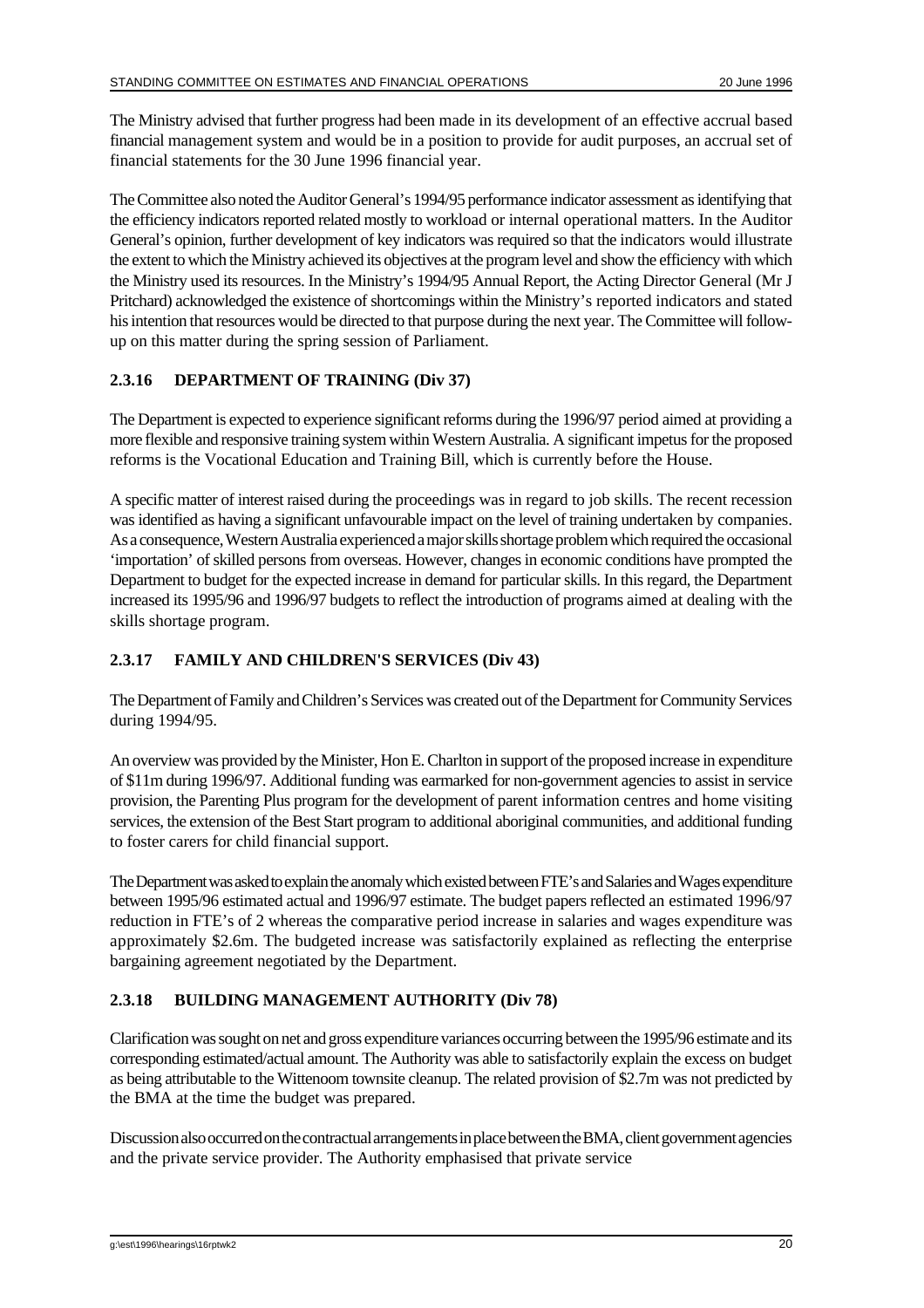providerswere tightly managed by an in-house special unit which oversaw that services and quality requirements set by the client agencies were fully met. The Authority also made it clear that the contractors they manage are not free to employ (sub contract) people without their approval.

## **2.3.19 MISCELLANEOUS SERVICES (Div 47)**

Members voiced their frustration at not having a proper opportunity to inquire into the affairs of statutory authorities who receive funding through the Miscellaneous Services vote. It was put forward that the Estimates Committee and other Members of the Legislative Council should have the opportunity to scrutinise the activities of any agency receiving money from the Consolidated Fund including through the Miscellaneous Services vote. Examples of material 1996/97 allocations appearing under Miscellaneous Services are:

- Water Corporation of WA \$191.2m;
- Electricity Commission \$29.2m; and
- WA Government Railways Commission \$22.2m.

It was further suggested that if statutory authority related expenditure currently reported under the Miscellaneous Services vote were reallocated to pre-existing budgetary items outside of Miscellaneous Services, or alternatively reported as a separate item outside of the Miscellaneous Services vote, Members would be given the opportunity to question the agencies accordingly. The Committee believes that the practicality of these suggestions should be considered by Treasury. The Committee proposes to pursue the matter directly with Treasury in due course.

The Committee also noted that although the number of items under the Miscellaneous Services vote had continued to reduce, the total value of items included was increasing. For example:

| Year    | <b>Number of Items</b> | <b>Total Estimated Expenditure</b> |
|---------|------------------------|------------------------------------|
| 1994/95 | 66                     | \$109.7m                           |
| 1995/96 | 62                     | \$156.2m                           |
| 1996/97 | 58                     | \$413.9m                           |

The Committee has resolved to modify its scope of inquiry with the aim of providing for scrutiny of agencies receiving funding through the Miscellaneous Services vote. In line with this intention, the Committee propose to call before it, a randomly selected number of agencies receiving funding though the Miscellaneous Services vote. It is the Committee's intention to undertake this proposal during the spring session of Parliament in conjunction with its second stage of proceedings.

A further issue raised for consideration was the incomplete nature of disclosure within the Miscellaneous Services section of 'Subsidies and Concessions'. The 1995/96 estimated/actual balances reflected how much remained of a previous years total allocation (budget), but there was insufficient information available for the reader to identify which agency received the expended funds. Disclosure of this nature is suggested at the very least, by way of note against the related item. It is recommended that Treasury consider the viability of this suggestion and provide the Committee with an appropriate response.

## **2.3.20 SPORT AND RECREATION (Div 40)**

Concern was raised over the reliability of the Ministry's long term planning process for certain sporting venues. The concern was highlighted by the example of Parry Fields, where the Government expended considerable funding into its development as a long term baseball venue only to be faced with its recent closure by the local authority. The Committee was informed that such matters would be carefully considered through the recent establishment of a Committee with powers to examine State needs for sporting facilities and related ownership issues.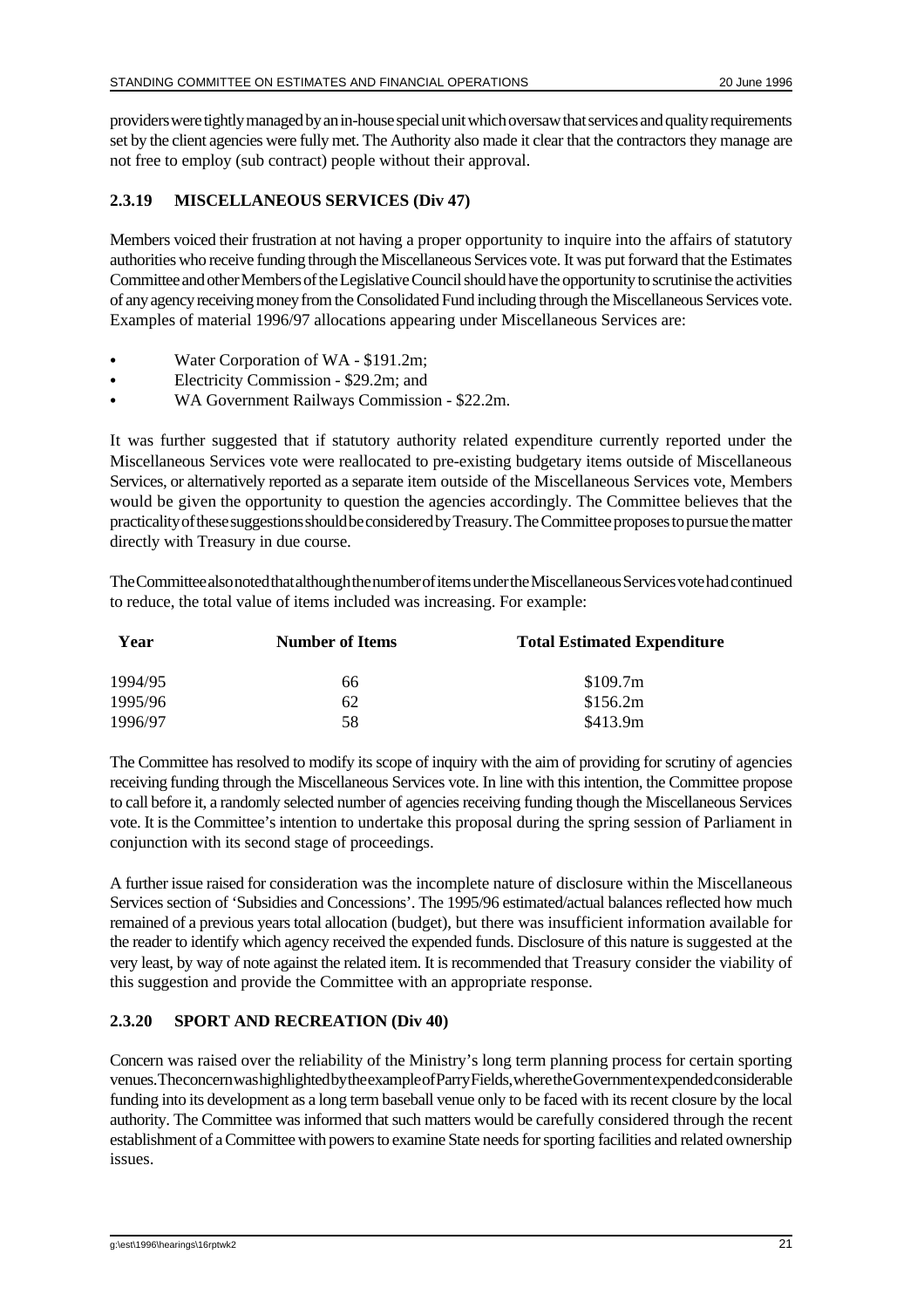## **2.3.21 WA PLANNING COMMISSION (Div 82)**

Although the proceedings were aimed at the Western Australian Planning Commission, a Members request to raise questions relevant to the Ministry of Planning was accepted.

Thematter of confusion between the Western Australian Planning Commission and the Ministry of Planning was raised. The Chief Executive Officer of the Ministry of Planning, Mr T Martin outlined the Planning Commission's structure as a statutory authority with no employees other than the Chairman. The Ministry provides professional and administrative services for the Commission.

A specific area of interest raised was in regard to allocations for assisting small municipalities cope with added environmental costs arising from amendments to new planning legislation. The Commission did not believe that demand for additional funding would be high during the 1996/97 financial year and as a result, only \$100,000 was allocated for this contingency. This figure was identified as forming part of the services and contracts total of \$7.3m under the Land Use Planning Implementation program.

## **2.3.22 TRANSPORT (Div 35)**

The Department now covers a very wide section of transport operations within the State. Changes have been implemented in recent years to give the Department a coordination role, as well as a role of overseeing the regulations for transport within the State. The current focus of the Department is to be a coordinator and a regulator. Its administrative role is to ensure that the overall policies and activities for transport are implemented by the operating agencies.

The Department has experienced a number of significant developments in recent times. For instance:

On July 1 1995, Transperth's common user facilities were transferred from MetroBus to the Department of Transport. This Government initiative was aimed at introducing competition into the public transport system.

Responsibility for school bus services were transferred from the Education Department in January 1996. The move was expected to allow a better service integration and the examination of other efficiencies in the interests of students, contractors and the Government.

The Police Licensing Services and Road Safety functions were merged with the Department of Transport on August 1,1995. As previously noted under section 2.3.2, the Hon B.K. Donaldson was unable to obtain a response from the Commissioner of Police in regard to the demerit point traffic system. The Member was advised to pursue the matter with the Department of Transport as the agency responsible for such matters. However, upon later enquiry with the Transport Department, the Member was advised to direct his questions to the Police Department as the agency responsible for Multinova and red light enforcement measures. This situation clearly demonstrates that in instances where Departments share responsibility over specific functions, a properly defined demarcation must be determined to ascertain where Departmental responsibility ceases.

The Department was also asked about matters pertinent to its handling of bus tenders. One major concern was the length of time taken in the evaluation of the tender process by the State Supply Commission and also the finalising of the tender process for the Gosnells depot. The Minister, Hon E Charlton advised that the calling for tenders and the contracting out of bus operations was governed by its own Act and was not part of the State Supply process. The involvement of the State Supply Commission was purely an arrangement to satisfy union concerns over proper process. The Minister was unable to advise when the State Supply Commission would complete its deliberations.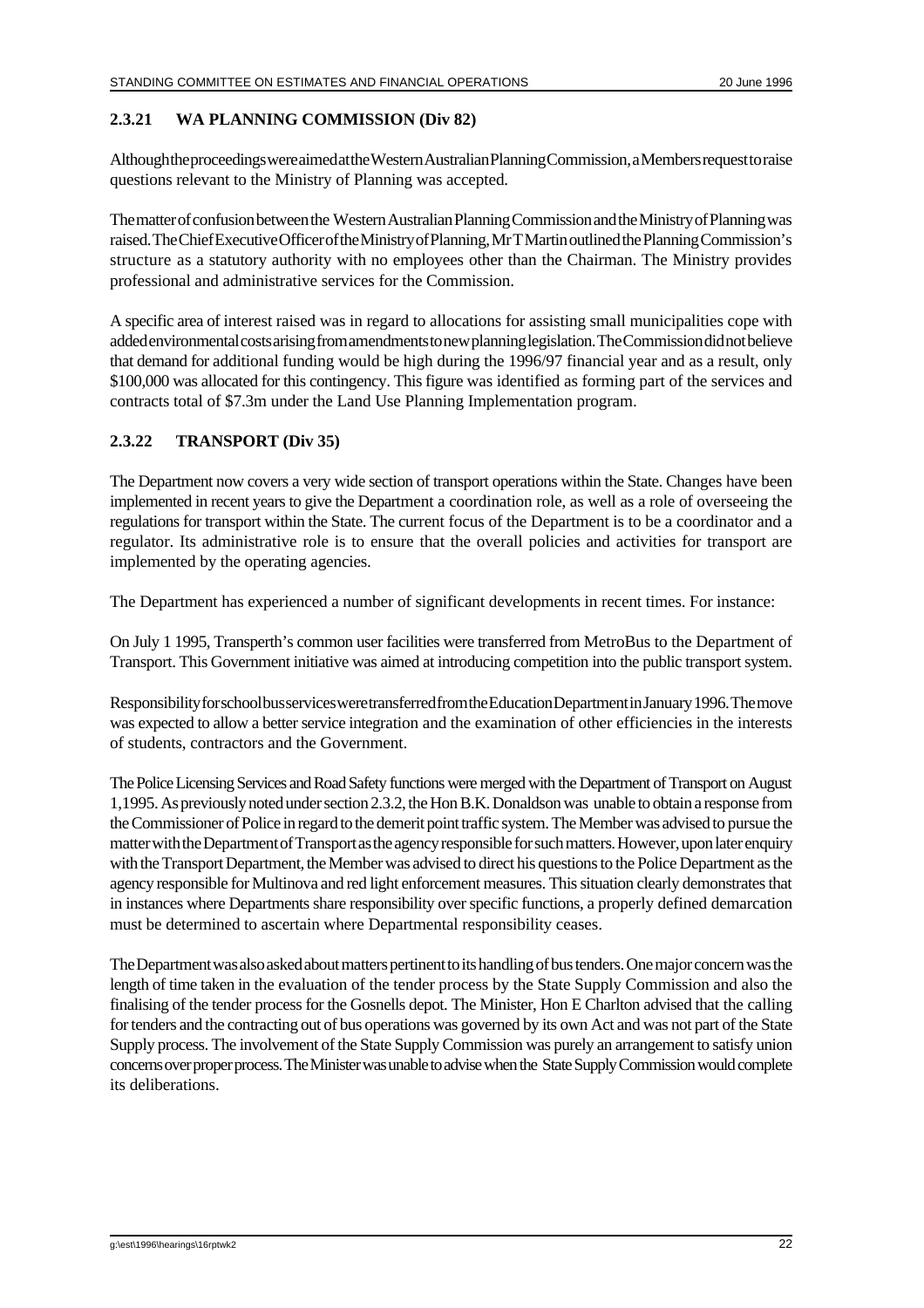## **APPENDIX 3.1**

## **AGENCY SPECIFIC ISSUES ADDRESSED DURING QUESTIONING**

## **PARLIAMENT**

- Performance Indicators and Annual Report.
- Leak to West Australian Newspaper.
- Digital audio system.
- Other expenses.
- President's move to Agent-General position.
- Enterprise Bargaining Agreements.
- Computer equipment.
- Televisions.
- Upgrade of Parliament House.
- Security officers.

## **POLICE**

- Demerit point system and notification.
- Joint projects with National Crime Authority.
- Surrendering of guns.
- Workplace Agreements and Enterprise Bargaining Agreements in relation to recruits.
- Ability of police force to deal with drug problem (given resources)
- Emergency procedures in relation to Sodium Cyanide.
- Delta Program.
- Performance Indicators.
- Operation Reassurance.
- Legalisation of marijuana.
- Wide ranging community surveys.
- Use of patrols/deterrents.
- Ability of police force to deal with ethnic groups.
- Preparation of potential next Commissioner.
- Commonwealth Government funding.
- Police relationship with young people.
- A question was directed by the Hon Mark Nevill to the Minister, Hon P. Foss and the Commissioner of Police in regard to investigations into the Crimmins' complaint and the Brennan car-drugs investigation. The Minister and Commissioner declined to answer questions in relation to these matters, claiming the matters were of no relevance to the estimates.

#### **TREASURY**

- Proposed wholesale tax exemptions.
- Public sector reform and proposals.
- Debt level of Government Trading Enterprises.
- National Competition Policy.
- Casino taxation.
- Accountability and contracting out.

#### **DEPARTMENT OF PRODUCTIVITY AND LABOUR RELATIONS**

• Advertising expenditure.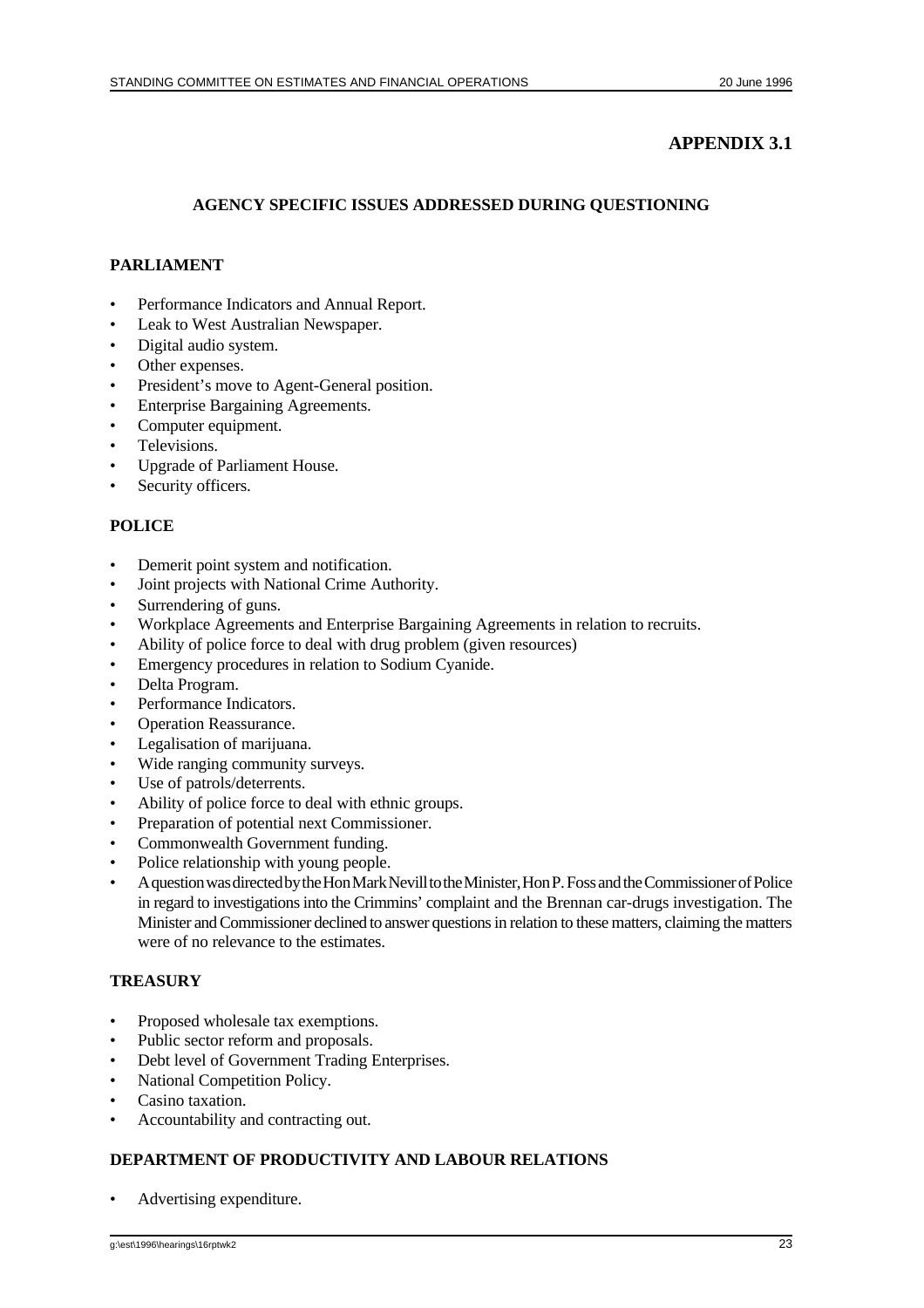#### **DEPARTMENT OF PRODUCTIVITY AND LABOUR RELATIONS (CONTINUED)**

- Percentage of workforce on Workplace Agreements and method of monitoring such agreements.
- Performance indicators.
- Degree of involvement in internal disputes.
- Ease of access for enquiries.
- Cost recovery process.
- Methods to ensure compliance with Workplace Agreements.
- Number of complaints received.
- Time spent in disputes.
- Accrual accounting.

#### **COMMISSIONER FOR WORKPLACE AGREEMENTS**

- Available statistics on Workplace Agreements.
- Dispute settling processes.
- Pressuring of employees into Workplace Agreements.
- Performance indicators.

#### **DISABILITY SERVICES**

- Speech and physiotherapy for children.
- Continence aids.
- Impact of proposed sales tax changes.
- Accommodation and community type support.
- Grants to non-government agencies.
- Accommodation alternatives.
- Prioritisation of clients for accommodation.
- Local area coordinators.
- Post schools option program.
- Staff/client ration in hostels.
- Raising awareness of rights of people with disabilities.
- Matter raised in Auditor General's First General Report on funding to Non Government Organisations.
- Acceptance of Access checklist.

#### **MAIN ROADS**

- Contracting out.
- Commonwealth Grants.
- Decision making process/criteria for roads.
- Allocations to Local Government.
- Impact of expected future petroleum situation.
- Accrual accounting.

#### **JUSTICE**

- Family Court Services and funding.
- Recidivism rate and prevention.
- Sentencing Act/Criminal Law Amendments.
- Privatisation Public Trustee.
- Cost of maintaining an adult in custody.
- Policy in regards to work of prisoners.
- Juvenile justice.
- Criminal Injuries Compensation.
- Domestic violence resourcing.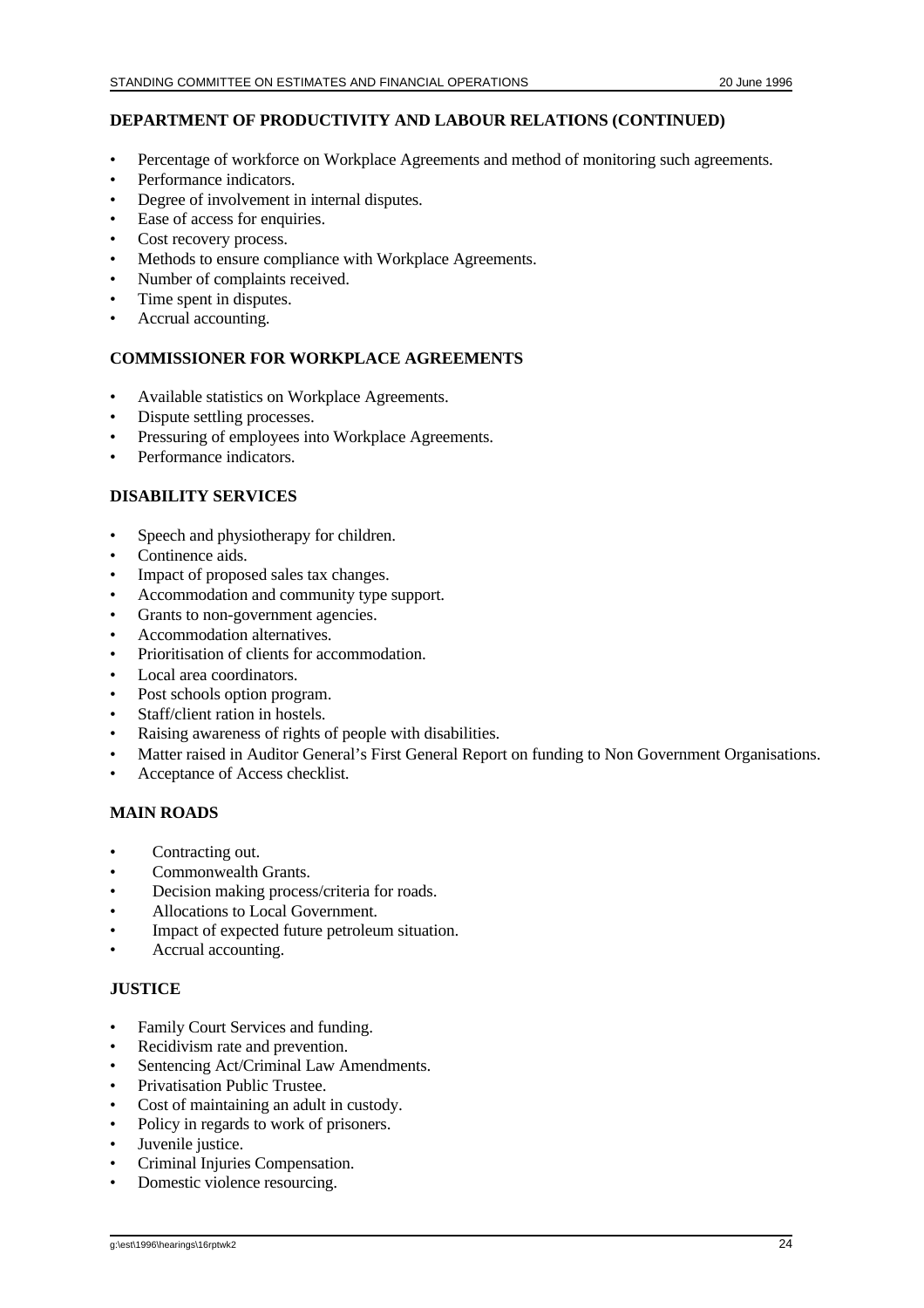#### **JUSTICE (CONTINUED)**

- Accrual accounting.
- Drug and alcohol programs for prisoners.
- Prison to community transition programs.
- Victims Services Program.

#### **HEALTH**

- Adjustment for cashbook balances.
- Adequacy of salaries and wages estimate.
- Shortfall in finances last financial year.
- Competitive Tendering and Contracting costs and savings.
- Funding of Home And Community Care.
- Peel Region Hospital development.
- Provision of services at a district level.
- Status of audit qualifications.
- Strategies/funding to reduce hospital waiting lists.
- Health Education and Preventative Programs.
- Assisted dental care.
- Breast and cervical cancer grants.
- Meat Inspection fees.
- Immunisation records.
- 4 and 5 year old checks.
- Sewerage upgrades at Aboriginal communities.
- Accounting expertise in non-teaching hospitals.
- Aboriginal Health issues.

#### **CONSERVATION AND LAND MANAGEMENT**

- Ningaloo marine park.
- Revenue of parks.
- Yanchep national park revenue and sports.
- New woodchip venture in Bunbury port.
- Feral animal control.
- Repayment of debt.
- Walpole forest platform.
- Astronomy program.
- Rabbit calici virus.
- Dieback programs.
- Salinity.
- Harvesting of flora and fauna.
- Drug discovery centre.
- Royalties charged for sawlogs.

#### **AGRICULTURE**

- Details of funding.
- Woolscourers.
- Pink Lady and Royal Gala apples trademark and competition
- Performance indicators.
- Indonesian fishermen animals carried on boats.
- Regionalisation and decentralisation of controls.
- Program with Health Department.
- Amalgamation Agriculture Protection Board with Agriculture.
- Footrot.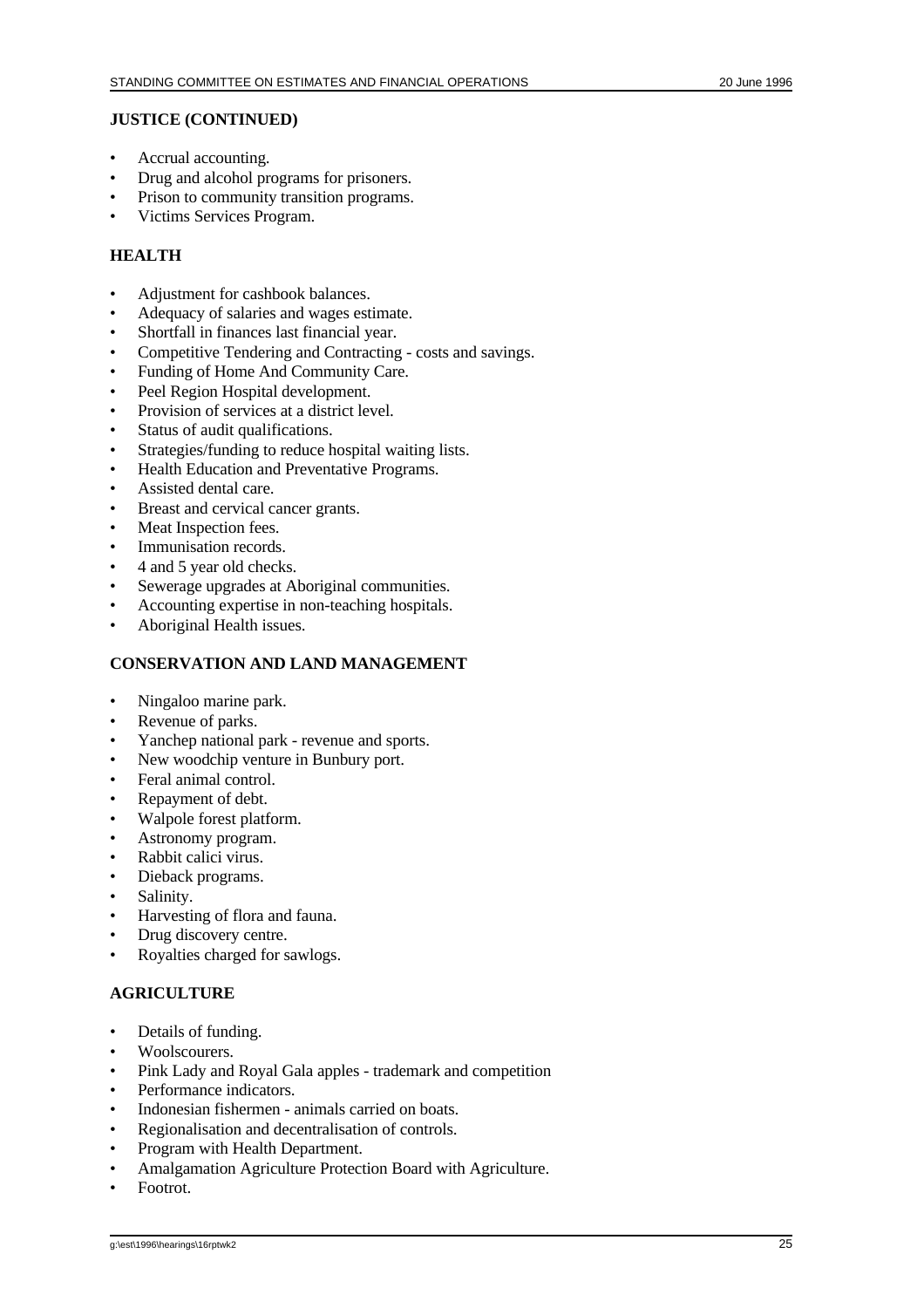#### **AGRICULTURE (CONTINUED)**

- Stable fly.
- Developments in tropical agriculture and horticulture.
- Live sheep export location.
- Priorities integrated catchment management and whole of farm management.
- Quarantining of properties.

#### **AGRICULTURE PROTECTION BOARD**

- Reasons for increase in expenditure.
- Feral donkey and goat eradication programs.
- Rabbit calicivirus.
- Controls to ensure illegal chemicals are not used in the control of plant diseases.
- Noogoora burr program results to date.

#### **FISHERIES**

- Need to reduce fishing effort.
- Aussie Lobster.
- Cost recovery.
- Signature of Executive Director by others.

#### **EDUCATION**

- The School Rationalisation Programme.
- School buses.
- Provision of covered assembly areas for schools
- Effect of school's planned ability to charge for use of their premises.
- Post-compulsory schooling options.
- Differential funding.
- School cleaning and contracting out.
- Aboriginal education.
- Commonwealth funding arrangements.
- Effect of proposed sales tax changes.
- Any request for advertising by schools.
- Ministerial expenditure.
- Access to schools for children in isolated areas.
- Staffing arrangements for several new schools.
- Commercial based activities and costing systems.
- Funding of the WA Principal's Federation and other organisations.
- Wilson Primary School downgrading request for reversal by principal.
- New contract in relation to school security advancement of money for training.
- Rent charges for out of school care programs.
- C Use of facilities by community based groups public liability insurance.
- Funding of Early Childhood Programmes and Multi Age Group Programmes.
- Facilities Management.
- Breakdown various items of expenditure.
- Provision of school computers.

#### **PREMIER AND CABINET**

- Engaging activities of people through their private companies.
- Anticipated costs if wholesale sales tax proposal is carried through.
- Operations and staffing of the Special Communications Unit.
- Request made for promotion of government in publications.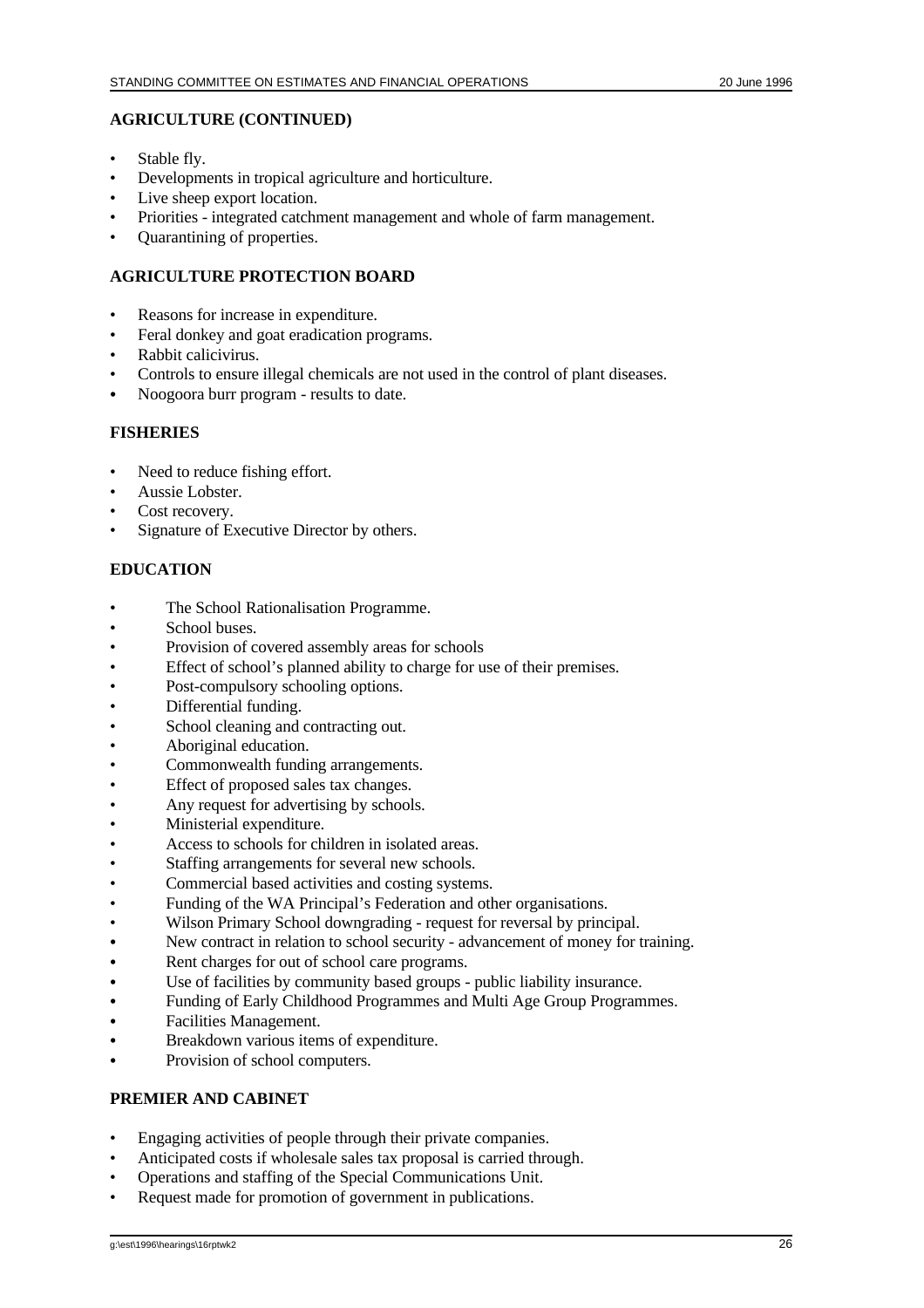#### **PREMIER AND CABINET (CONTINUED)**

- Expenditure on Royal and other Commissions.
- Asset Realisation Programme.
- Government Property Register.
- Security of Electorate offices.
- Foreign investment.
- Industry sectors targeted by government for investment.
- Agent-General.
- Accrual accounting.
- Governor's establishment.
- Aboriginal employment in the public sector.
- Disabled employment in the public sector.

#### **DEPARTMENT OF TRAINING**

- Staff numbers and ratios for teaching and administration.
- Expenditure on consumable and equipment.
- Specific Purpose Commonwealth grants.
- Implications of proposed sales tax changes.
- Joondalup campus.
- Network of autonomous colleges.
- Competition in colleges.
- Contracting of cleaning.
- Movement of students between TAFE and universities.
- Capital funding for not for profit organisations that provide training.
- Shortage of trained child care staff.

## **FAMILY AND CHILDREN'S SERVICES**

- Youth and Community Programme.
- Income Support.
- Child care centres and staffing.
- Out of school care.
- Adoption Act.
- Youth Action Plan youth at risk.
- Forrestfield unit.
- **Early Intervention Strategies.**
- Assault and abuse of children in care.

## **BUILDING MANAGEMENT AUTHORITY**

- Underspending of facilities management sub-program.
- Outsourcing of maintenance.
- Management of contractors.
- Letting out of work by facilities managers to companies in which they have a financial interest.
- Fremantle Hospital kiosk and coffee lounge tender.
- Demolition of Warwick Primary School.

#### **MISCELLANEOUS SERVICES**

- Ability to review agencies such as Water Corporation.
- Provision of funding to Port Authorities.
- Closure of State Ships and future expenses.
- Act of Grace Payments.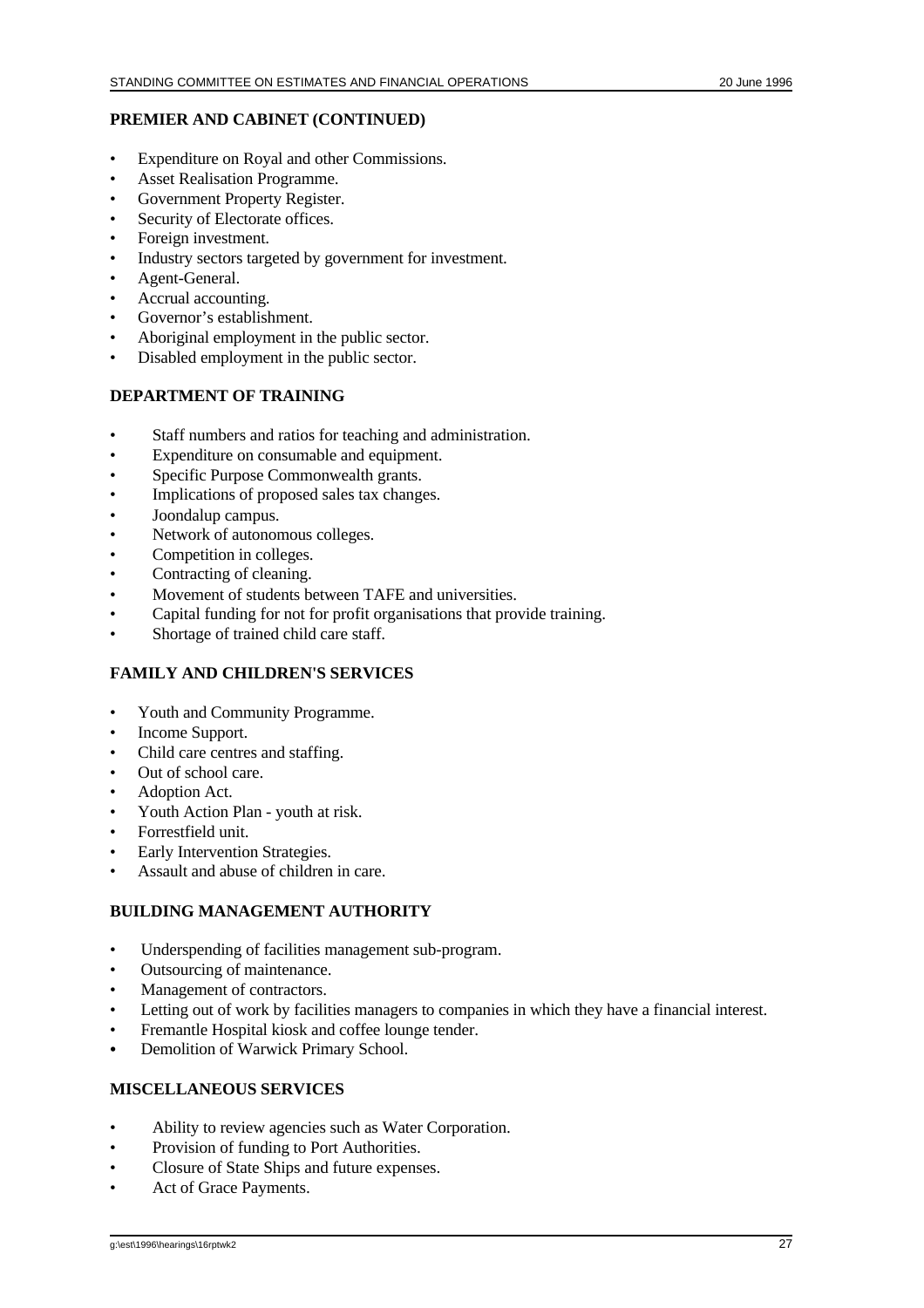#### **MISCELLANEOUS SERVICES (CONTINUED)**

- Inclusion of amounts in miscellaneous services rather than under department.
- The question of the ability of the Committee to review statutory authorities was raised.

## **SPORT AND RECREATION**

- 2006 Commonwealth Games.
- Parry Field, guarantees that facilities will be used for purpose for which the money was spent.
- Current term funding arrangements.
- Regional and Aboriginal Development.
- Impact of proposed changes to sales tax.
- Performance indicators.
- Future management of arena.
- Kingsway Netball complex.
- Work of country based ministry offices.

## **WA PLANNING COMMISSION**

- Transfer of regional parks.
- Coastal management.
- Urban infill.
- Role in highway location.
- Impact of new legislation on local government, and related assistance.

## **TRANSPORT**

- Multinova cameras, red light cameras.
- Infringement notices.
- Notification of demerit points.
- Metrobus tenders.
- Vehicle licensing.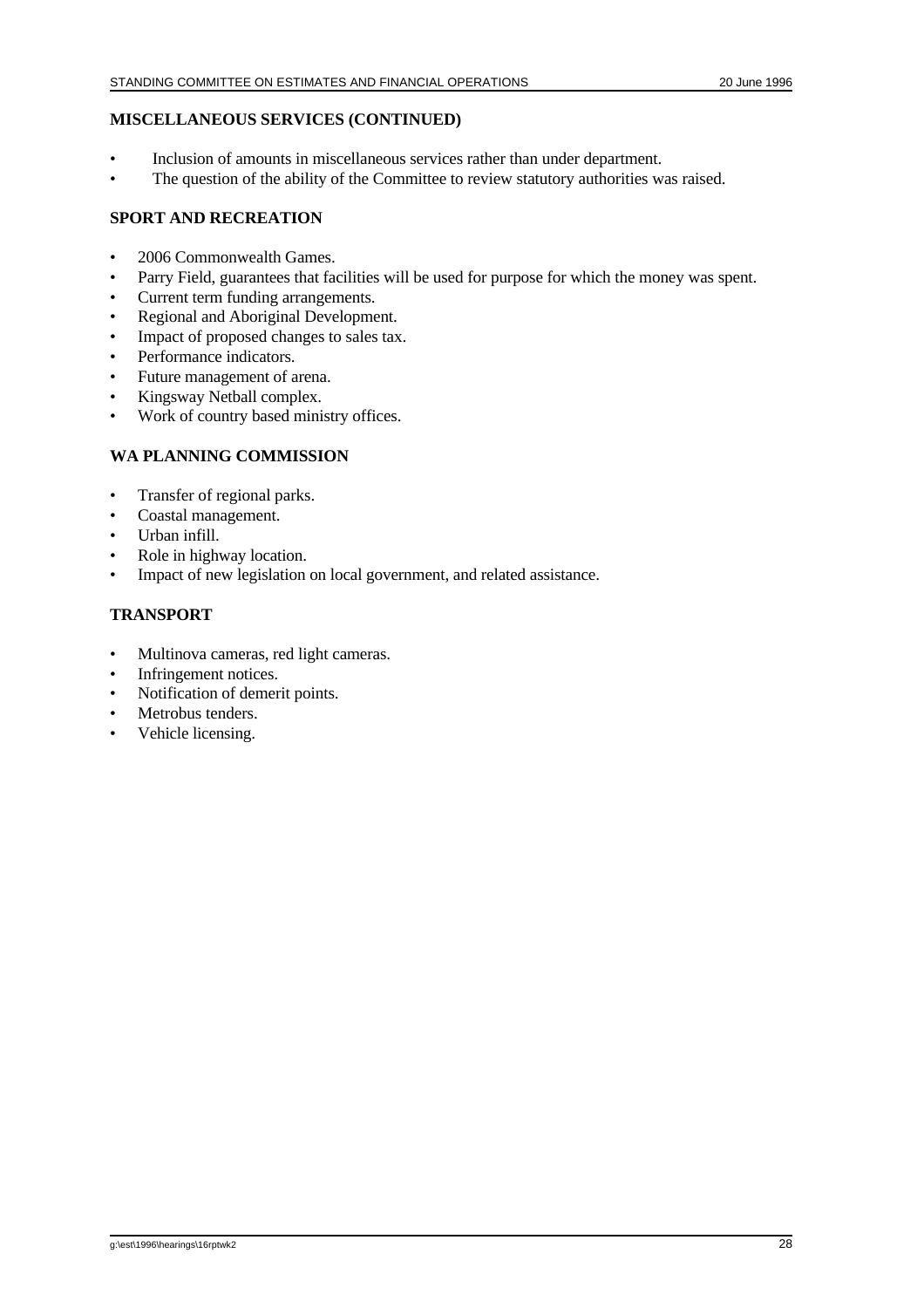## **APPENDIX 3.2**

# **STANDING COMMITTEE ON ESTIMATES AND FINANCIAL OPERATIONS**

## **HISTORICAL SUMMARY OF ESTIMATE HEARING DATES**:

|    | <b>PERIOD</b> | <b>HEARINGS DATE</b>          |
|----|---------------|-------------------------------|
| 1. |               |                               |
| 2. |               |                               |
| 3. |               |                               |
| 4. |               |                               |
| 5. |               |                               |
| 6. |               |                               |
| 7. |               | September 1996 (second round) |